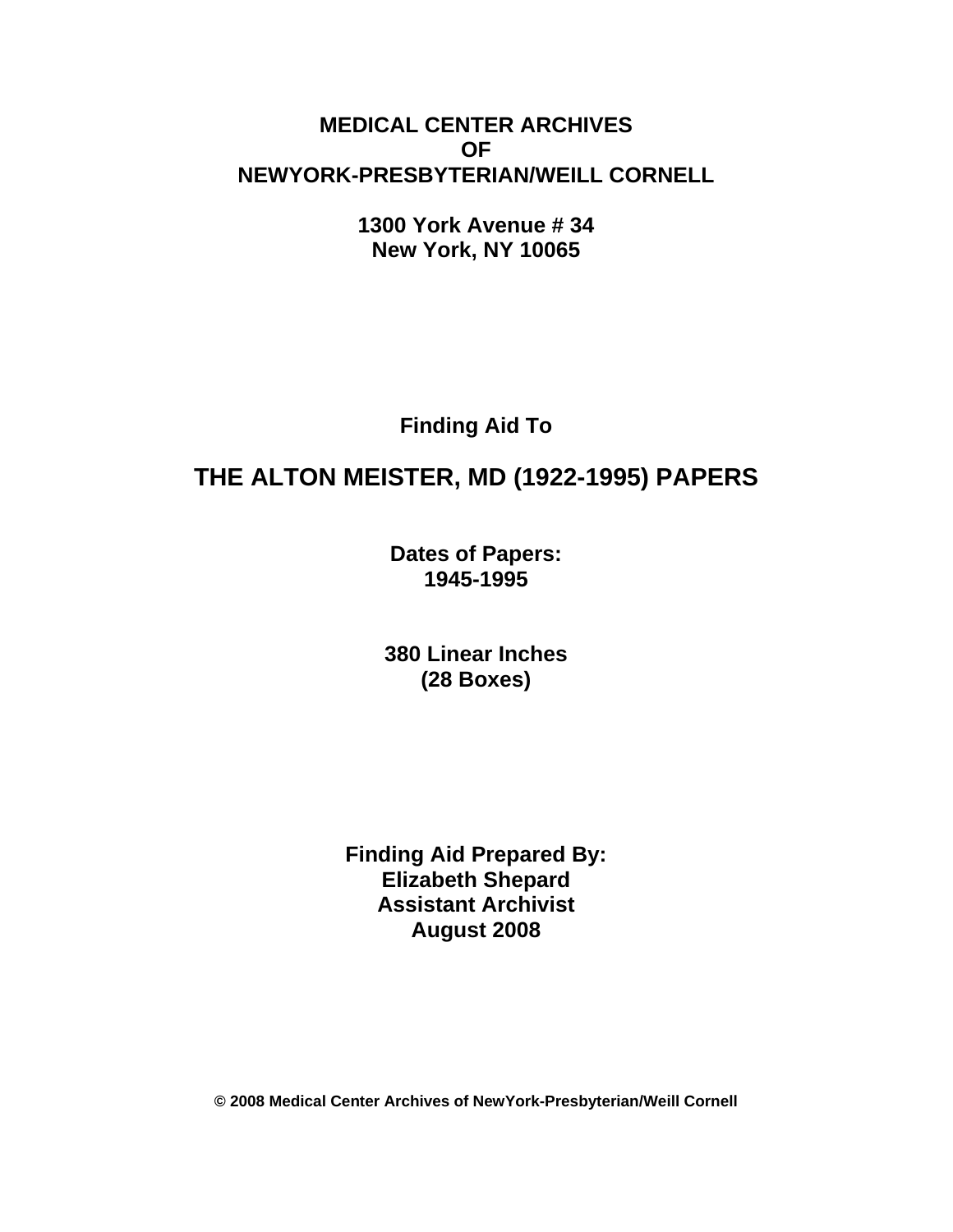# **PROVENANCE:**

The materials were donated to the archives in 1995 by Dr. Alton Meister's office.

# **ADMINISTRATIVE/BIOGRAPHICAL NOTE:**

Dr. Meister was born on June 1, 1922, in New York, NY. He received a BS from Harvard University in 1942 and a MD from Cornell University Medical College in 1945. After graduation, he completed one year of residency at New York Hospital. In 1947, he became a research investigator for the NIH and in 1951, the head of the National Cancer Institute's Clinical Biochemical Research Section. He left the NIH in 1955 to become the professor and chairman of the Department of Biochemistry at Tuffs University, School of Medicine in Boston, MA. In 1967, he came to this medical center to chair our Department of Biochemistry. He was also appointed biochemist-in-chief of the medical center in 1971. He retired from Cornell in 1992, but continued as biochemist-in-chief until his death in 1995.

Dr. Meister was internationally known for his work with amino acids with special interest in gluathione, an amino acid compound. He received the American Chemical Society's Paul Lewis Award in Enzyme Chemistry in 1954. Later his work with gluathione led to a drug treatment for AIDS.

He died on April 6, 1995.

# **SCOPE AND CONTENT NOTE:**

This collection has been divided into seven series: Correspondence: Alpha Beta Files (1949-1994), Correspondence (1950-1994), Correspondence (1949-1994), Committees, (1962-1993) Grants (1955-1991), Lectures and Reprints (1945-1995), and Research. The files provide a small glimpse of his career. Most of the correspondences are with students, fellows, and colleagues. The reprints provide an overview of his research interests. Information on his personal life is not found in these papers.

#### **Series I: Correspondence: Alpha Beta Files, 1949-1994 (Boxes 1-4)**

This series, arranged alphabetically, contains business correspondence with colleagues, fellows, and students.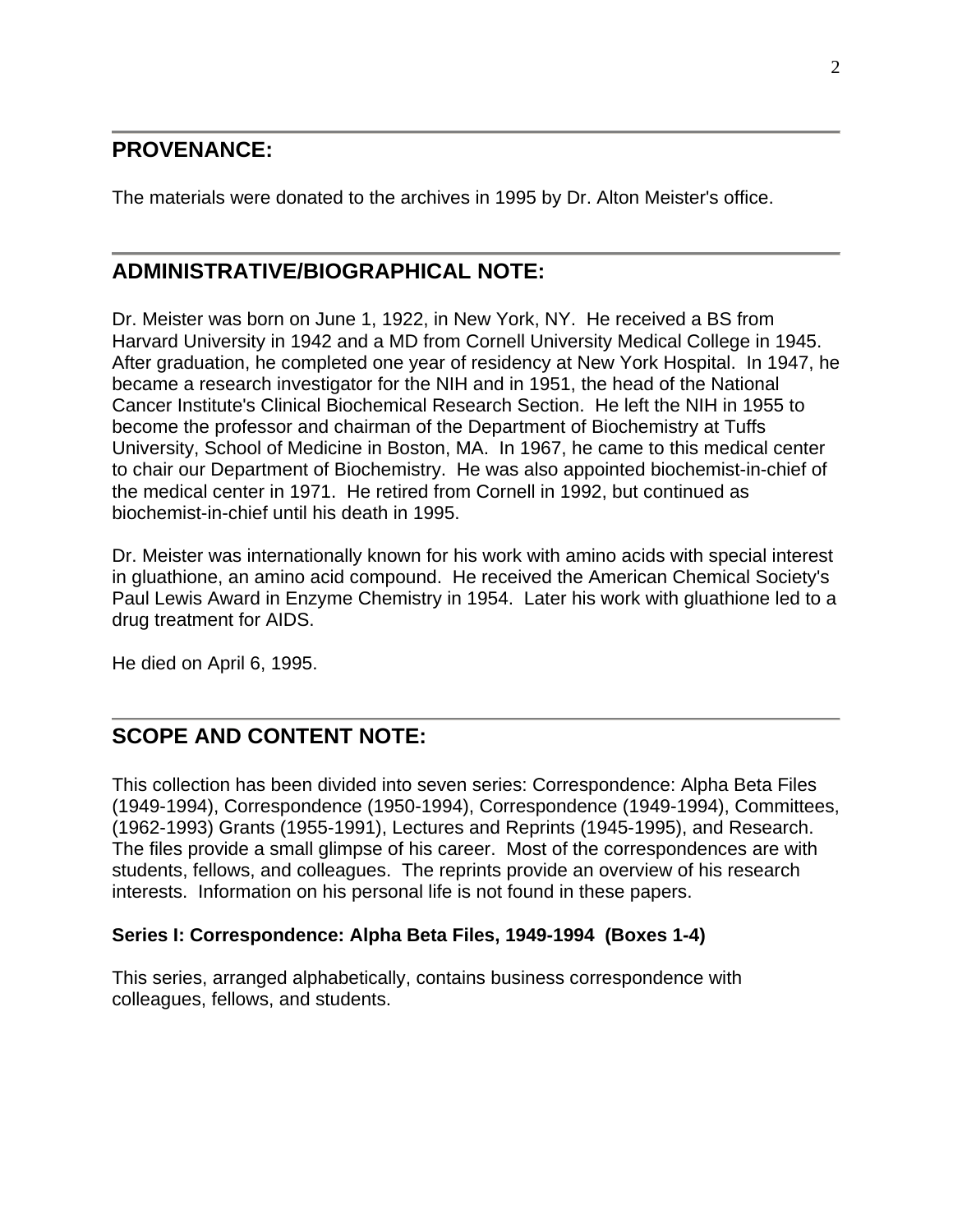### **Series II: Correspondence , 1950-1994 (Boxes 4-10)**

This series, arranged alphabetically, includes business correspondence with colleagues, graduate students, fellows, and faculty. Most student and employee files contained confidential information including applications and letters of recommedation. The student files are restricted under FERBA.

### **Series III: Correspondence, 1949-1994 (Boxes 10-12)**

This series, arranged alphabetically, contains files for graduate students, fellows, and faculty. Most files are confidential including applications and letters of recommendation.The graduate students files are restricted under FERBA.

### **Series IV: Committees, 1962-1993 (Box 12)**

This series contains correspondence regarding miscellaneous committees and memberships. The bulk of the material regards correspondence, grant applications, and proposals for setting up the New England Enzyme Center at Tuffs University. Dr. Meister was the chair of the biochemistry department at Tuffs and served on the center's advisory board.

### **Series V: Grants, 1955-1991 (Box 13)**

This series, arranged alpabetically, contains files on various grant research projects at Tuffs University and Cornell University Medical College.

#### **Series VI: Lectures and Reprints, 1945-1995 (Boxes 13-19)**

This series, arranged alpabetically, contains correspondence and drafts of publications. It also includes most of his reprints

#### **Series VII: Research, Unknown (Boxes 20-28)**

This series is not processed.

# **ACCESS RESTRICTIONS:**

The student and some of the fellow files are covered under FERBA. All employee files should be treated as confidential.

# **ACCESS POINTS:**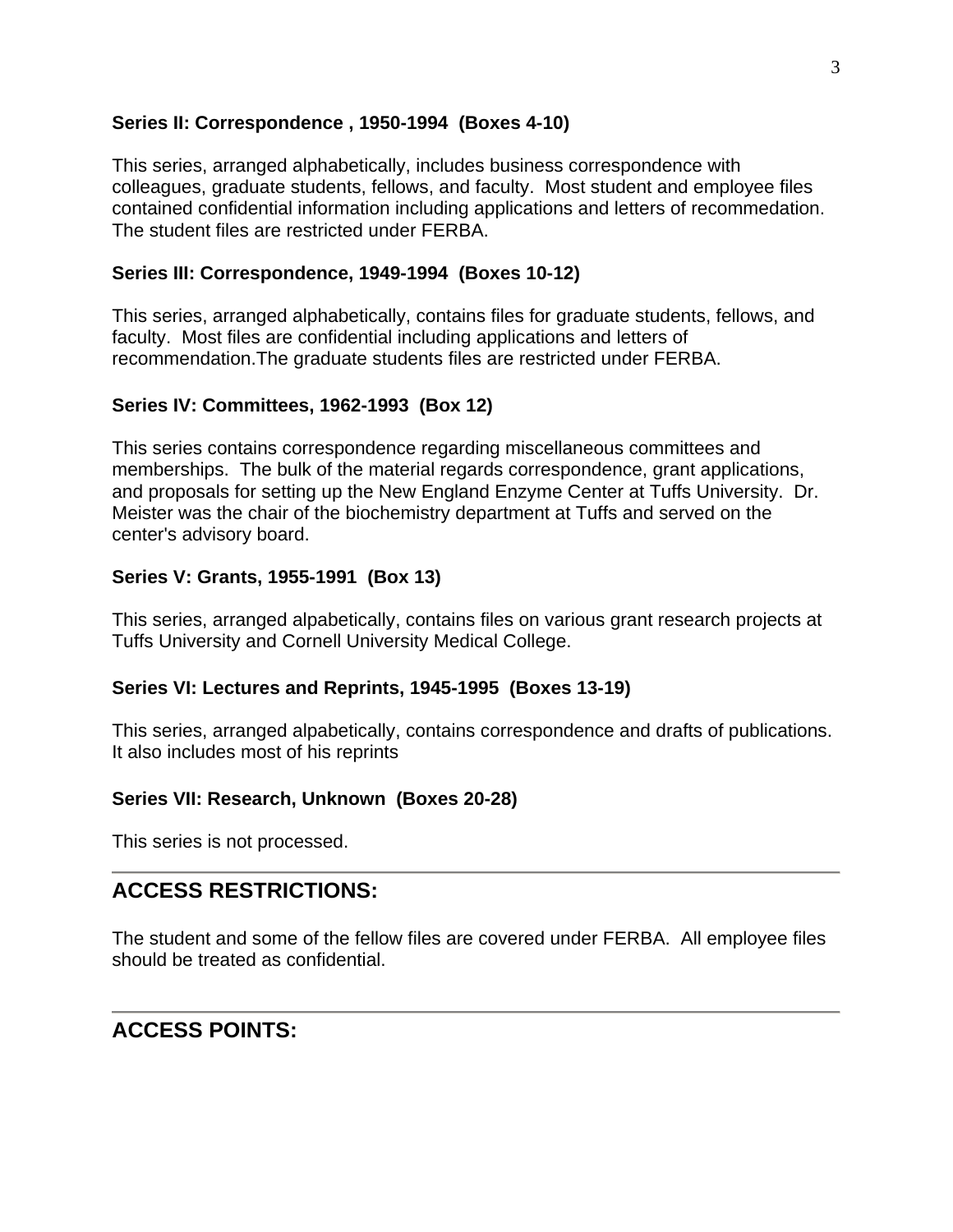# **RELATED MATERIAL:**

Some of the material that dealt with the Department of Biochemistry was pulled and cataloged into a separate collection.

# **BOX AND FOLDER LIST:**

| <b>Box 1:</b> |  | Series I, Correspondence: Alpha Beta Files, 1949-1994 |
|---------------|--|-------------------------------------------------------|
|---------------|--|-------------------------------------------------------|

| <b>Folder:</b> | <b>Description:</b>              |
|----------------|----------------------------------|
| 1              | A, 1955-1992                     |
| $\overline{c}$ | Aji, Samuel, 1960-1966           |
| 3              | Alpert, Jack, 1964 (Restricted)  |
| 4              | Amos, Harold, 1955-1971          |
| 5              | Ba, 1951-1985                    |
| 6              | Be, 1952-1982                    |
| $\overline{7}$ | Bh-By, 1958-1991                 |
| 8              | Baerlocher, Kurt, 1974-1975      |
| 9              | Bobb, Marvin, 1961               |
| 10             | Boulanger, Paul, 1961-1964       |
| 11             | Bowers, John, 1973-1978          |
| 12             | Brandwein, Paul, 1956-1958       |
| 13             | Brosnan, John, 1974              |
| 14             | Bruice, Thomas, 1973-1983        |
| 15             | Buchanan, John, 1966, 1971       |
| 16             | Burris, Roberts, 1975            |
| 17             | Ca-Cl, 1957-1993                 |
| 18             | Co-Cy, 1957-1994                 |
| 19             | Carter, Charles, 1950-1959       |
| 20             | Cohen, Bert, 1979                |
| 21             | Cohen, Georges, 1962-1987        |
| 22             | Curtis, David, 1964-1972         |
| 23             | Da-Di, 1957-1993                 |
| 24             | Do-Dy, 1960-1987                 |
| 25             | DeCarville, John, 1972           |
| 26             | DeMarco, Carlos, 1972            |
| 27             | DeStevens, George, 1971-1973     |
| 28             | E, 1955-1992                     |
| 29             | Escobedo, Margarita, 1985        |
| 30             | Evangelopoulos, A. E., 1965-1983 |
| 31             | Fa-Fl, 1960-1987                 |
| 32             | Fo-Fu, 1961-1988                 |
| 33             | Fowden, Leslee, 1964-1974        |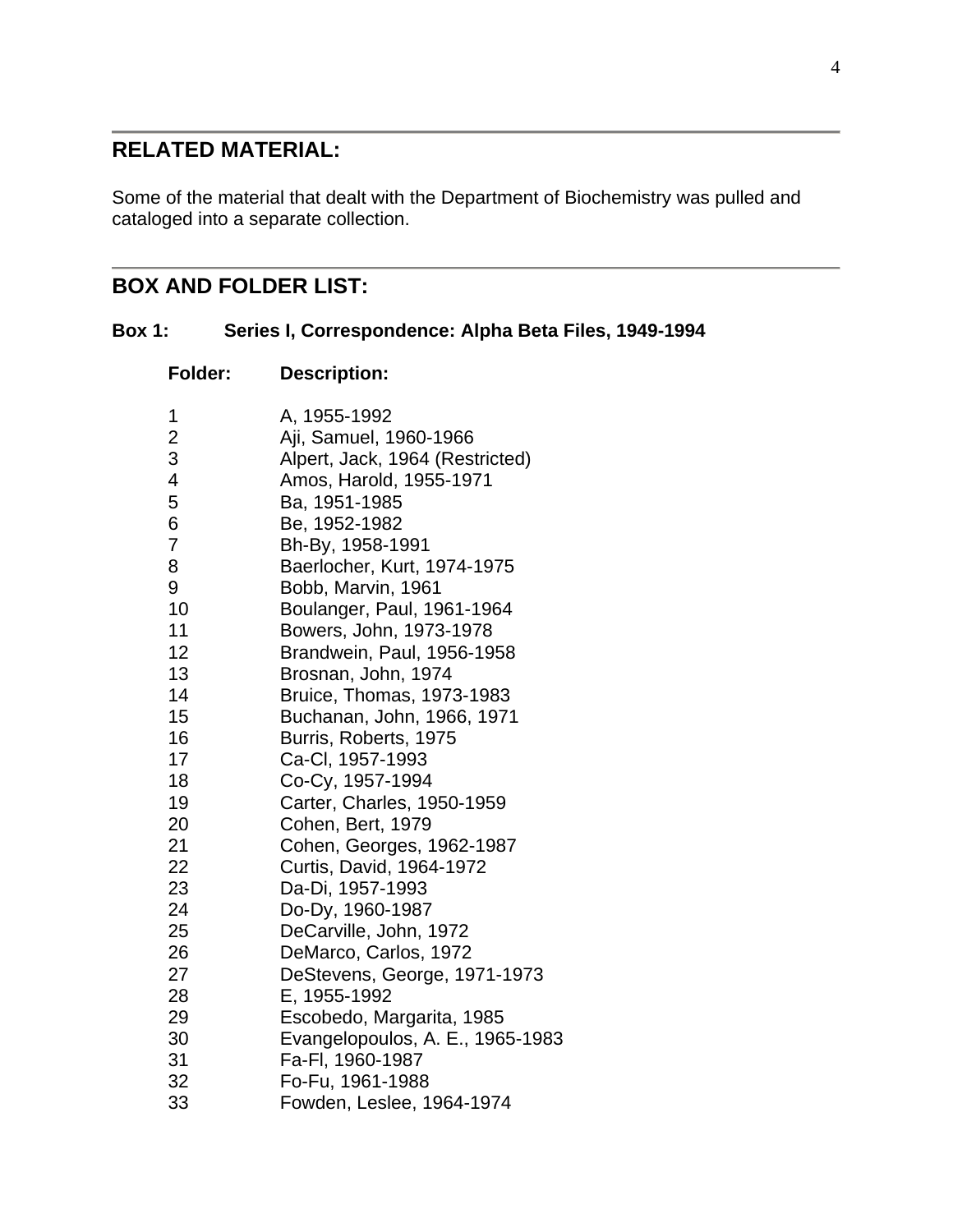- 34 Friedman, Samuel, 1974
- 35 Fromageot, C. L., 1955, 1961
- 36 Ga-Gl, 1951-1990
- 37 Go-Gu, 1958-1986
- 38 Green, David, 1952-1973
- 39 Gmelin, Rolf, 1961, 1970
- 40 Gould, Robert, 1966-1973
- 41 Grant, Geoffrey, 1972-1973
- 42 Grun, F., 1968-1969
- 43 Guellaen, George, 1988-1989

#### **Box 2: Series I, Correspondence: Alpha Beta Files, 1949-1994**

| 1              | Ha-Hi, 1959-1994                                |
|----------------|-------------------------------------------------|
| $\overline{2}$ | Ho-Hy, 1954-1993                                |
| 3              | Hakim, Anwar, 1959, 1962                        |
| 4              | Hamilton, Paul, 1973-1975                       |
| 5              | Harrington, Robert, 1983                        |
| 6              | Hartline, Richard, 1965-1975                    |
| 7              | Heppel, Leon, 1959-1974                         |
| 8              | Hersh, Louis, 1970-1972                         |
| 9              | Herve, Guy, 1984-1986                           |
| 10             | Hoagland, Mahlon, 1968                          |
| 11             | Hoffman, Klaus, 1981                            |
| 12             | Holmes, Edward, 1976, 1981                      |
| 13             | Homburger, Freddy, 1955-1957                    |
| 14             | Huennekens, Frank, 1974-1989                    |
| 15             | Huller, Theodore, 1966                          |
| 16             | I, 1960-1989                                    |
| 17             | Institute for Scientific Information, 1981-1989 |
| 18             | Isotopes, 1973                                  |
| 19             | Itano, Harvey, 1955-1956, 1974                  |
| 20             | J, 1959-1989                                    |
| 21             | Jayaram, Hiremagalur, 1966-1973                 |
| 22             | Jencks, William, 1964, 1969                     |
| 23             | Jensen, Roy, 1972-1992                          |
| 24             | Jones, Dean, 1979-1982                          |
| 25             | Ka-Kl, 1954-1992                                |
| 26             | Kn-Kv, 1957-1986                                |
| 27             | Kaplan, Nathan, 1959-1986                       |
| 28             | Karnovsky, Manfred, 1963-1987                   |
| 29             | Katunuma, Nobuhiko, 1979                        |
| 30             | Joseph P. Kennedy Jr. Foundation, 1962-1971     |
| 31             | Kisliuk, Roy, 1959-1965                         |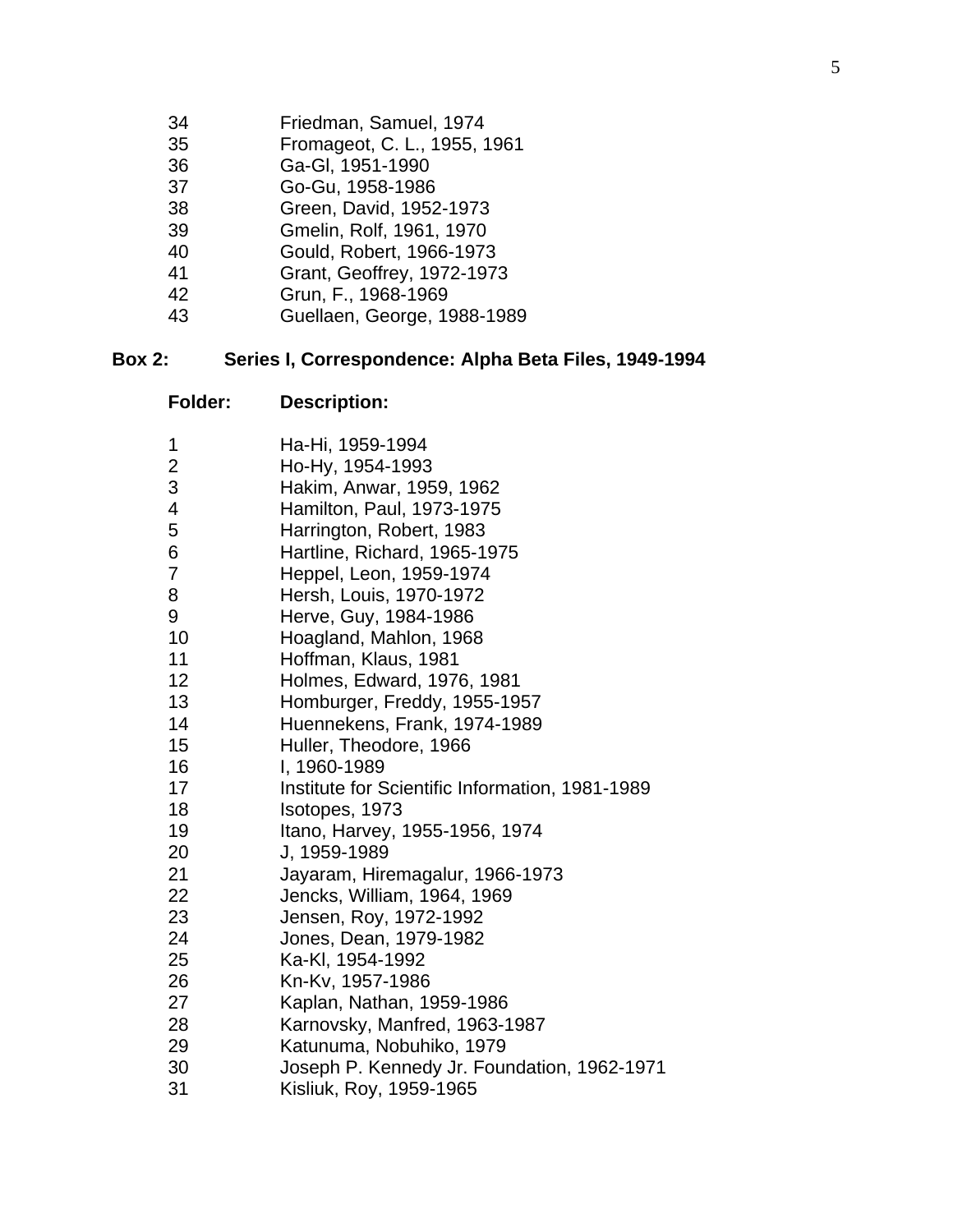| 33<br>Krahl, M. E., 1955-1956<br>34<br>Krebs, Edwin, 1951-1972<br>35<br>Kreis, Willi, 1969<br>Kretchmar, A. L., 1970<br>36<br>Kugelmass, I. Newton, 1959-1960<br>37<br>38<br>La-Li, 1955-1992<br>39<br>Lo-Ly, 1960-1993<br>40<br>Ladesic, Branko, 1962<br>41<br>Lalani, Kumari, 1965<br>42<br>Laufer, Louis, 1961-1963<br>43<br>Leuthardt, F., 1955-1959<br>44<br>Life Sciences Journal, 1984, 1990<br>45<br>Lipman, Fritz, 1958-1966<br>46<br>Litwack, Gerald, 1960-1963<br>47<br>Loffield, Robert, 1967-1968<br>48<br>Luppert, John, 1988<br>49<br>Lyman, Ruth, 1962-1963<br>50<br>Ma, 1954-1994<br>51<br>Mc-Me, 1956-1989<br>52<br>Mi-My, 1952-1989<br>53<br>Magasank, Bons, 1960-1961<br>54<br>Maher, Henry, 1959-1966<br>55<br>Malkin, Leonard, 1962<br>Manno, Raphael, Jr., 1967 (Restricted)<br>56<br>57<br>Marcus, Aaron, 1974, 1988<br>58<br>Marcus, Abraham, 1960-1963<br>59<br>Margoliash, Emanuel, 1960-1975<br>60<br>Marmur, Julius, 1962<br>61<br>Mason, H. L., 1958-1962<br>62<br>Matthews, Drue, 1968<br>63<br>May, Julian, 1973-1974<br>Mazur, Abraham, 1958-1967<br>64<br>65<br>McCormick, Donald, 1966, 1986<br>McGraw Hill, 1961-1968<br>66<br>67<br>McKennis, Herbert, 1957-1966<br>68<br>Mider, G. Burroughs, 1959<br>69<br>Milder, Jack, 1960-1961<br>70<br>Miller, Leon, 1955-1960<br>71<br>Mitch, Richard, 1960<br>72<br>Mitchell, Peter, 1980<br>73<br>Mommaerts, Wilfried, 1960<br>74<br>Monod, Jacques, 1955-1957 | 75<br>Moore, Thomas, 1955-1959<br>76<br>Mosby, C. V., Company, 1959-1968 | 32 | Kleiner, Israel, 1956 |
|-----------------------------------------------------------------------------------------------------------------------------------------------------------------------------------------------------------------------------------------------------------------------------------------------------------------------------------------------------------------------------------------------------------------------------------------------------------------------------------------------------------------------------------------------------------------------------------------------------------------------------------------------------------------------------------------------------------------------------------------------------------------------------------------------------------------------------------------------------------------------------------------------------------------------------------------------------------------------------------------------------------------------------------------------------------------------------------------------------------------------------------------------------------------------------------------------------------------------------------------------------------------------------------------------------------------------------------------------------------------------------------------------------------------------------------------------|--------------------------------------------------------------------------|----|-----------------------|
|                                                                                                                                                                                                                                                                                                                                                                                                                                                                                                                                                                                                                                                                                                                                                                                                                                                                                                                                                                                                                                                                                                                                                                                                                                                                                                                                                                                                                                               |                                                                          |    |                       |
|                                                                                                                                                                                                                                                                                                                                                                                                                                                                                                                                                                                                                                                                                                                                                                                                                                                                                                                                                                                                                                                                                                                                                                                                                                                                                                                                                                                                                                               |                                                                          |    |                       |
|                                                                                                                                                                                                                                                                                                                                                                                                                                                                                                                                                                                                                                                                                                                                                                                                                                                                                                                                                                                                                                                                                                                                                                                                                                                                                                                                                                                                                                               |                                                                          |    |                       |
|                                                                                                                                                                                                                                                                                                                                                                                                                                                                                                                                                                                                                                                                                                                                                                                                                                                                                                                                                                                                                                                                                                                                                                                                                                                                                                                                                                                                                                               |                                                                          |    |                       |
|                                                                                                                                                                                                                                                                                                                                                                                                                                                                                                                                                                                                                                                                                                                                                                                                                                                                                                                                                                                                                                                                                                                                                                                                                                                                                                                                                                                                                                               |                                                                          |    |                       |
|                                                                                                                                                                                                                                                                                                                                                                                                                                                                                                                                                                                                                                                                                                                                                                                                                                                                                                                                                                                                                                                                                                                                                                                                                                                                                                                                                                                                                                               |                                                                          |    |                       |
|                                                                                                                                                                                                                                                                                                                                                                                                                                                                                                                                                                                                                                                                                                                                                                                                                                                                                                                                                                                                                                                                                                                                                                                                                                                                                                                                                                                                                                               |                                                                          |    |                       |
|                                                                                                                                                                                                                                                                                                                                                                                                                                                                                                                                                                                                                                                                                                                                                                                                                                                                                                                                                                                                                                                                                                                                                                                                                                                                                                                                                                                                                                               |                                                                          |    |                       |
|                                                                                                                                                                                                                                                                                                                                                                                                                                                                                                                                                                                                                                                                                                                                                                                                                                                                                                                                                                                                                                                                                                                                                                                                                                                                                                                                                                                                                                               |                                                                          |    |                       |
|                                                                                                                                                                                                                                                                                                                                                                                                                                                                                                                                                                                                                                                                                                                                                                                                                                                                                                                                                                                                                                                                                                                                                                                                                                                                                                                                                                                                                                               |                                                                          |    |                       |
|                                                                                                                                                                                                                                                                                                                                                                                                                                                                                                                                                                                                                                                                                                                                                                                                                                                                                                                                                                                                                                                                                                                                                                                                                                                                                                                                                                                                                                               |                                                                          |    |                       |
|                                                                                                                                                                                                                                                                                                                                                                                                                                                                                                                                                                                                                                                                                                                                                                                                                                                                                                                                                                                                                                                                                                                                                                                                                                                                                                                                                                                                                                               |                                                                          |    |                       |
|                                                                                                                                                                                                                                                                                                                                                                                                                                                                                                                                                                                                                                                                                                                                                                                                                                                                                                                                                                                                                                                                                                                                                                                                                                                                                                                                                                                                                                               |                                                                          |    |                       |
|                                                                                                                                                                                                                                                                                                                                                                                                                                                                                                                                                                                                                                                                                                                                                                                                                                                                                                                                                                                                                                                                                                                                                                                                                                                                                                                                                                                                                                               |                                                                          |    |                       |
|                                                                                                                                                                                                                                                                                                                                                                                                                                                                                                                                                                                                                                                                                                                                                                                                                                                                                                                                                                                                                                                                                                                                                                                                                                                                                                                                                                                                                                               |                                                                          |    |                       |
|                                                                                                                                                                                                                                                                                                                                                                                                                                                                                                                                                                                                                                                                                                                                                                                                                                                                                                                                                                                                                                                                                                                                                                                                                                                                                                                                                                                                                                               |                                                                          |    |                       |
|                                                                                                                                                                                                                                                                                                                                                                                                                                                                                                                                                                                                                                                                                                                                                                                                                                                                                                                                                                                                                                                                                                                                                                                                                                                                                                                                                                                                                                               |                                                                          |    |                       |
|                                                                                                                                                                                                                                                                                                                                                                                                                                                                                                                                                                                                                                                                                                                                                                                                                                                                                                                                                                                                                                                                                                                                                                                                                                                                                                                                                                                                                                               |                                                                          |    |                       |
|                                                                                                                                                                                                                                                                                                                                                                                                                                                                                                                                                                                                                                                                                                                                                                                                                                                                                                                                                                                                                                                                                                                                                                                                                                                                                                                                                                                                                                               |                                                                          |    |                       |
|                                                                                                                                                                                                                                                                                                                                                                                                                                                                                                                                                                                                                                                                                                                                                                                                                                                                                                                                                                                                                                                                                                                                                                                                                                                                                                                                                                                                                                               |                                                                          |    |                       |
|                                                                                                                                                                                                                                                                                                                                                                                                                                                                                                                                                                                                                                                                                                                                                                                                                                                                                                                                                                                                                                                                                                                                                                                                                                                                                                                                                                                                                                               |                                                                          |    |                       |
|                                                                                                                                                                                                                                                                                                                                                                                                                                                                                                                                                                                                                                                                                                                                                                                                                                                                                                                                                                                                                                                                                                                                                                                                                                                                                                                                                                                                                                               |                                                                          |    |                       |
|                                                                                                                                                                                                                                                                                                                                                                                                                                                                                                                                                                                                                                                                                                                                                                                                                                                                                                                                                                                                                                                                                                                                                                                                                                                                                                                                                                                                                                               |                                                                          |    |                       |
|                                                                                                                                                                                                                                                                                                                                                                                                                                                                                                                                                                                                                                                                                                                                                                                                                                                                                                                                                                                                                                                                                                                                                                                                                                                                                                                                                                                                                                               |                                                                          |    |                       |
|                                                                                                                                                                                                                                                                                                                                                                                                                                                                                                                                                                                                                                                                                                                                                                                                                                                                                                                                                                                                                                                                                                                                                                                                                                                                                                                                                                                                                                               |                                                                          |    |                       |
|                                                                                                                                                                                                                                                                                                                                                                                                                                                                                                                                                                                                                                                                                                                                                                                                                                                                                                                                                                                                                                                                                                                                                                                                                                                                                                                                                                                                                                               |                                                                          |    |                       |
|                                                                                                                                                                                                                                                                                                                                                                                                                                                                                                                                                                                                                                                                                                                                                                                                                                                                                                                                                                                                                                                                                                                                                                                                                                                                                                                                                                                                                                               |                                                                          |    |                       |
|                                                                                                                                                                                                                                                                                                                                                                                                                                                                                                                                                                                                                                                                                                                                                                                                                                                                                                                                                                                                                                                                                                                                                                                                                                                                                                                                                                                                                                               |                                                                          |    |                       |
|                                                                                                                                                                                                                                                                                                                                                                                                                                                                                                                                                                                                                                                                                                                                                                                                                                                                                                                                                                                                                                                                                                                                                                                                                                                                                                                                                                                                                                               |                                                                          |    |                       |
|                                                                                                                                                                                                                                                                                                                                                                                                                                                                                                                                                                                                                                                                                                                                                                                                                                                                                                                                                                                                                                                                                                                                                                                                                                                                                                                                                                                                                                               |                                                                          |    |                       |
|                                                                                                                                                                                                                                                                                                                                                                                                                                                                                                                                                                                                                                                                                                                                                                                                                                                                                                                                                                                                                                                                                                                                                                                                                                                                                                                                                                                                                                               |                                                                          |    |                       |
|                                                                                                                                                                                                                                                                                                                                                                                                                                                                                                                                                                                                                                                                                                                                                                                                                                                                                                                                                                                                                                                                                                                                                                                                                                                                                                                                                                                                                                               |                                                                          |    |                       |
|                                                                                                                                                                                                                                                                                                                                                                                                                                                                                                                                                                                                                                                                                                                                                                                                                                                                                                                                                                                                                                                                                                                                                                                                                                                                                                                                                                                                                                               |                                                                          |    |                       |
|                                                                                                                                                                                                                                                                                                                                                                                                                                                                                                                                                                                                                                                                                                                                                                                                                                                                                                                                                                                                                                                                                                                                                                                                                                                                                                                                                                                                                                               |                                                                          |    |                       |
|                                                                                                                                                                                                                                                                                                                                                                                                                                                                                                                                                                                                                                                                                                                                                                                                                                                                                                                                                                                                                                                                                                                                                                                                                                                                                                                                                                                                                                               |                                                                          |    |                       |
|                                                                                                                                                                                                                                                                                                                                                                                                                                                                                                                                                                                                                                                                                                                                                                                                                                                                                                                                                                                                                                                                                                                                                                                                                                                                                                                                                                                                                                               |                                                                          |    |                       |
|                                                                                                                                                                                                                                                                                                                                                                                                                                                                                                                                                                                                                                                                                                                                                                                                                                                                                                                                                                                                                                                                                                                                                                                                                                                                                                                                                                                                                                               |                                                                          |    |                       |
|                                                                                                                                                                                                                                                                                                                                                                                                                                                                                                                                                                                                                                                                                                                                                                                                                                                                                                                                                                                                                                                                                                                                                                                                                                                                                                                                                                                                                                               |                                                                          |    |                       |
|                                                                                                                                                                                                                                                                                                                                                                                                                                                                                                                                                                                                                                                                                                                                                                                                                                                                                                                                                                                                                                                                                                                                                                                                                                                                                                                                                                                                                                               |                                                                          |    |                       |
|                                                                                                                                                                                                                                                                                                                                                                                                                                                                                                                                                                                                                                                                                                                                                                                                                                                                                                                                                                                                                                                                                                                                                                                                                                                                                                                                                                                                                                               |                                                                          |    |                       |
|                                                                                                                                                                                                                                                                                                                                                                                                                                                                                                                                                                                                                                                                                                                                                                                                                                                                                                                                                                                                                                                                                                                                                                                                                                                                                                                                                                                                                                               |                                                                          |    |                       |
|                                                                                                                                                                                                                                                                                                                                                                                                                                                                                                                                                                                                                                                                                                                                                                                                                                                                                                                                                                                                                                                                                                                                                                                                                                                                                                                                                                                                                                               |                                                                          |    |                       |
|                                                                                                                                                                                                                                                                                                                                                                                                                                                                                                                                                                                                                                                                                                                                                                                                                                                                                                                                                                                                                                                                                                                                                                                                                                                                                                                                                                                                                                               |                                                                          |    |                       |
|                                                                                                                                                                                                                                                                                                                                                                                                                                                                                                                                                                                                                                                                                                                                                                                                                                                                                                                                                                                                                                                                                                                                                                                                                                                                                                                                                                                                                                               |                                                                          |    |                       |
|                                                                                                                                                                                                                                                                                                                                                                                                                                                                                                                                                                                                                                                                                                                                                                                                                                                                                                                                                                                                                                                                                                                                                                                                                                                                                                                                                                                                                                               |                                                                          |    |                       |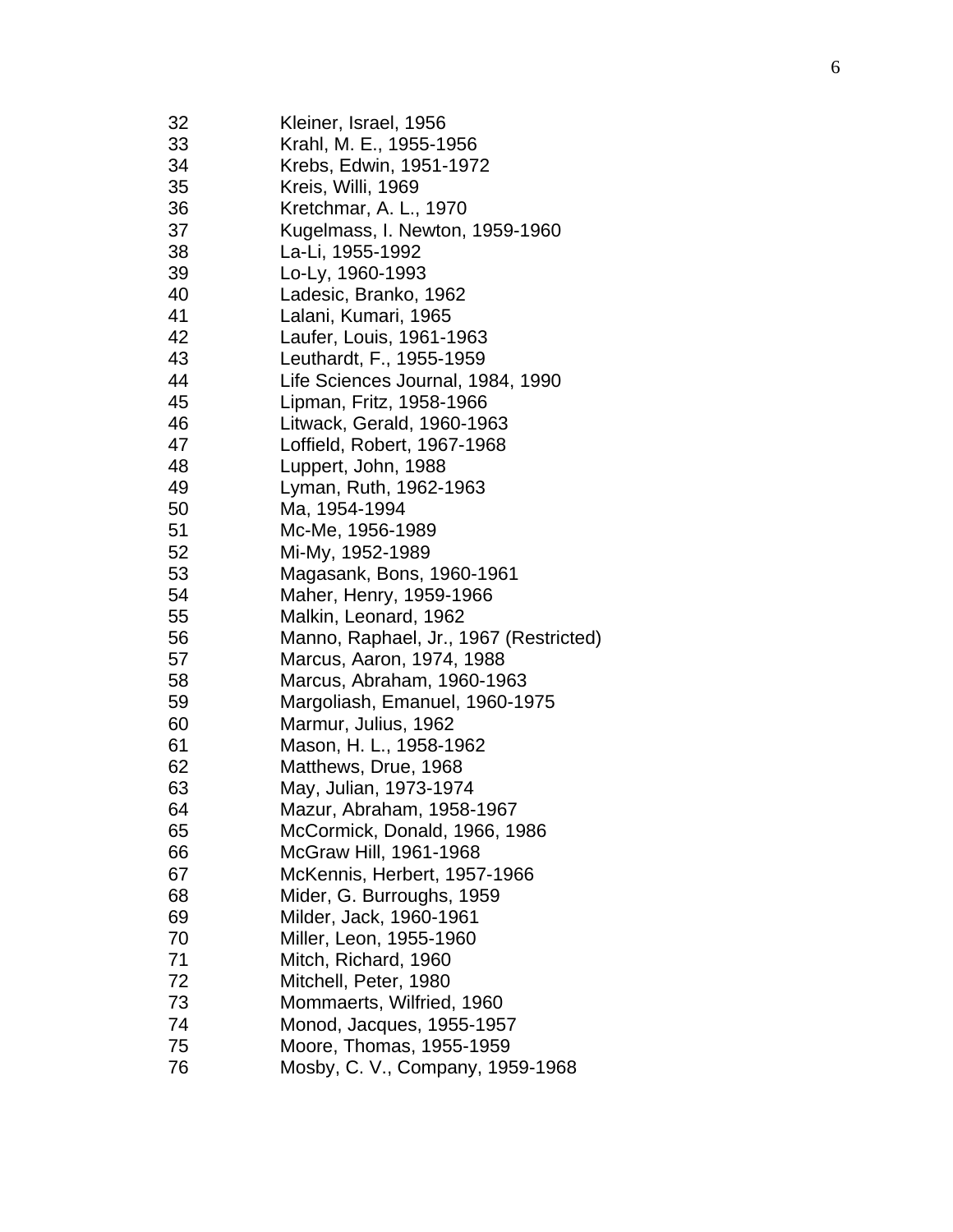# **Box 3: Series I, Correspondence: Alpha Beta Files, 1949-1994**

| <b>Folder:</b>           | <b>Description:</b>                           |
|--------------------------|-----------------------------------------------|
| 1                        | N, 1952-1988                                  |
| $\overline{\mathbf{c}}$  | Najjar, Victor, 1972-1975                     |
| 3                        | Nature, 1951-1962                             |
| $\overline{\mathcal{A}}$ | Neilands, J. B., 1952-1964                    |
| 5                        | Nes, William, 1959-1960                       |
| 6                        | Neurath, Peter, 1965                          |
| $\overline{7}$           | Neurospora, 1961-1965                         |
| 8                        | Newton, Walter, 1959-1960                     |
| 9                        | Nirenberg, Marshall, 1965-1968                |
| 10                       | Nissellbaum, Jerome 1957                      |
| 11                       | Niu, M.C., 1963                               |
| 12                       | Noda, Lafayette, 1962-1964                    |
| 13                       | Nordmann, J., 1955-1956                       |
| 14                       | Novelli, G. David, 1958-1961                  |
| 15                       | O, 1954-1991                                  |
| 16                       | Otani, T. P., 1953-1959                       |
| 17                       | Pa-Pi, 1950-1993                              |
| 18<br>19                 | PI-Pu, 1950-1990                              |
| 20                       | Pai, A. G., 1963<br>Pardee, Arthur, 1959-1966 |
| 21                       | Park, Sein-Woo, 1987 (Restricted)             |
| 22                       | Passano Foundation Inc., 1957-1961            |
| 23                       | Patterson, James, 1963                        |
| 24                       | Paulock, Gail, 1987                           |
| 25                       | Pfister, Karl, 1952-1956                      |
| 26                       | Pitts, Robert, 1963-1965                      |
| 27                       | Plaut, Gerhard, 1964-1967                     |
| 28                       | Price, Vincent, 1961-1962                     |
| 29                       | Pullman, Bernard, 1962-1964                   |
| 30                       | Pyron, R. Scott, 1980                         |
| 31                       | Q, 1960-1981                                  |
| 32                       | Ra-Ri, 1955-1993                              |
| 33                       | Ro-Ry, 1950-1992                              |
| 34                       | Racker, Efraim, 1959-1964                     |
| 35                       | Reich, Edward, 1960-1961                      |
| 36                       | Riley, Vernon, 1972-1980                      |
| 37                       | Ritter, Nathaniel, 1954-1956                  |
| 38                       | Rodwell, Victor, 1965-1969                    |
| 39                       | Rogers, D., 1969-1971                         |
| 40                       | Rogers, Edward, 1979                          |
| 41                       | Rossi-Fanelli, Alessandro, 1962-1969          |
| 42                       | Sa-Sc, 1956-1988                              |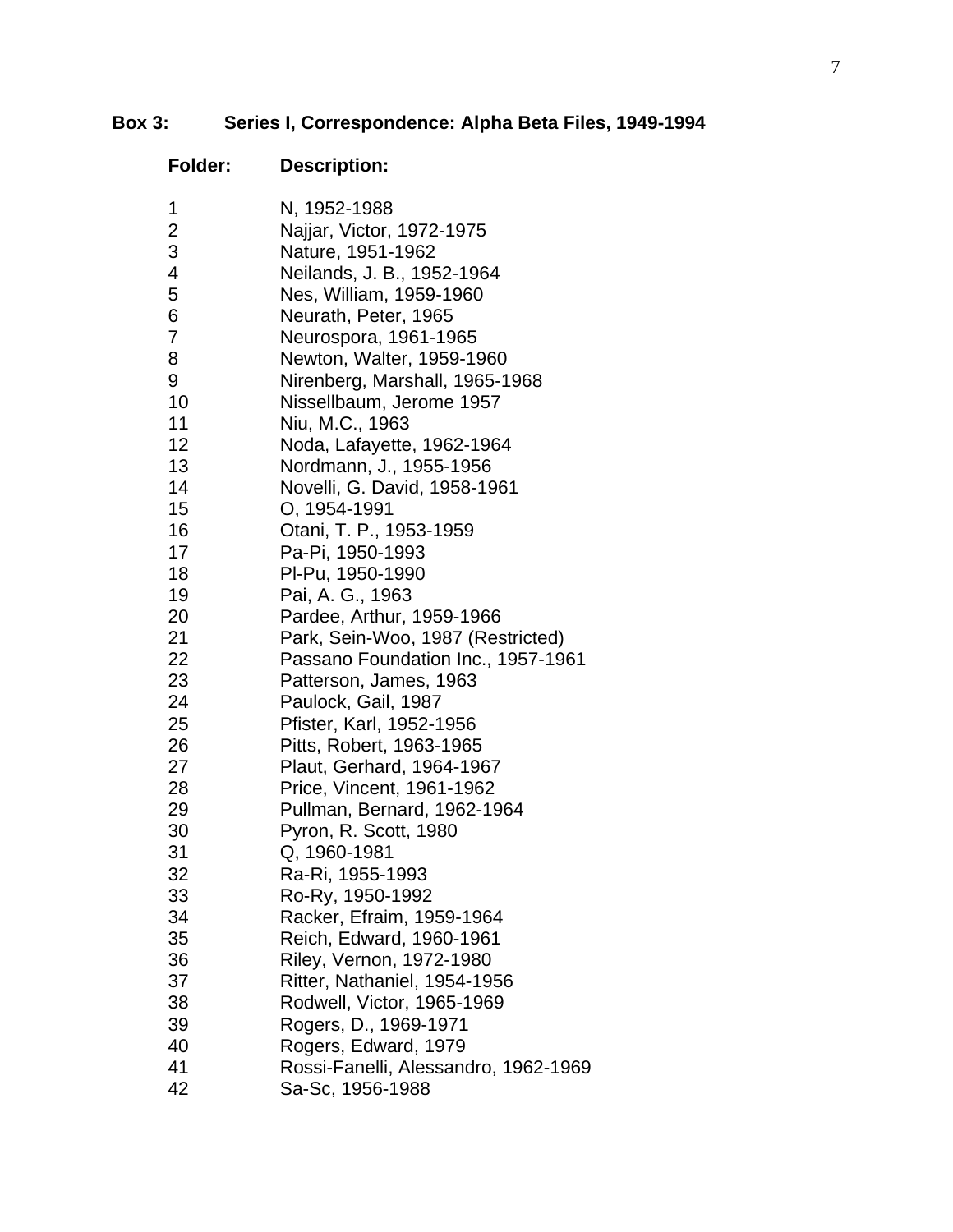- 43 Se-Sl, 1954-1992
- 44 Sm-Sr, 1948-1990
- 45 St-Sw, 1956-1988
- 46 Saroff, Harry, 1961
- 47 Scantlebury, Stephen, 1956-1958
- 48 Schapira, G., 1959-1962
- 49 Schein, A. H., 1955-1956
- 50 Schultz, M. O., 1954-1963
- 51 Schwarz, David, 1957-1969
- 52 Schwert, George, 1950, 1961-1962
- 53 Semenza, Giorgio, 1982-1987
- 54 Senez, Jacques, 1963
- 55 Shannon, James, 1962
- 56 Shaw, Leslie, 1983
- 57 Shive, William, 1965
- 58 Simmonds, Sofia, 1969
- 59 Singer, Thomas, 1954-1962
- 60 Spencer, Richard, 1958
- 61 Warren Stearns Research Building, 1963
- 62 Stephani, M., 1958
- 63 Stotz, Elmer, 1949, 1958-1960
- 64 Strecker, Harold, 1958, 1963
- 65 Stumpf, Peter, 1965
- 66 Sulakle, Prakash, 1968

#### **Box 4: Series I, Correspondence-Alpha Beta, 1949-1994**

| 1<br>$\overline{2}$ | T, 1949-1992<br>Tarjan, Endre, 1971-1972 |
|---------------------|------------------------------------------|
| 3                   | Thoai, Nguyen-Van, 1959-1960             |
| $\overline{4}$      | Thompson, John, 1964-1970                |
| 5                   | U, 1950-1982                             |
| 6                   | Upjohn Company, 1959, 1963               |
| $\overline{7}$      | Urry, Dan, 1987                          |
| 8                   | V, 1955-1994                             |
| 9                   | Van der Kramer, J. H., 1955              |
| 10                  | Velick, Sidney, 1957, 1961               |
| 11                  | Virtanen, Artturi, 1956-1965             |
| 12                  | Wa-Wh, 1955-1989                         |
| 13                  | Wi-Wy, 1950-1992                         |
| 14                  | Waelsch, Heinrich, 1953-1961             |
| 15                  | Wagner, Robert, 1954-1963                |
| 16                  | Waisman, Harry, 1957-1960                |
| 17                  | Walker, James, 1969-1970                 |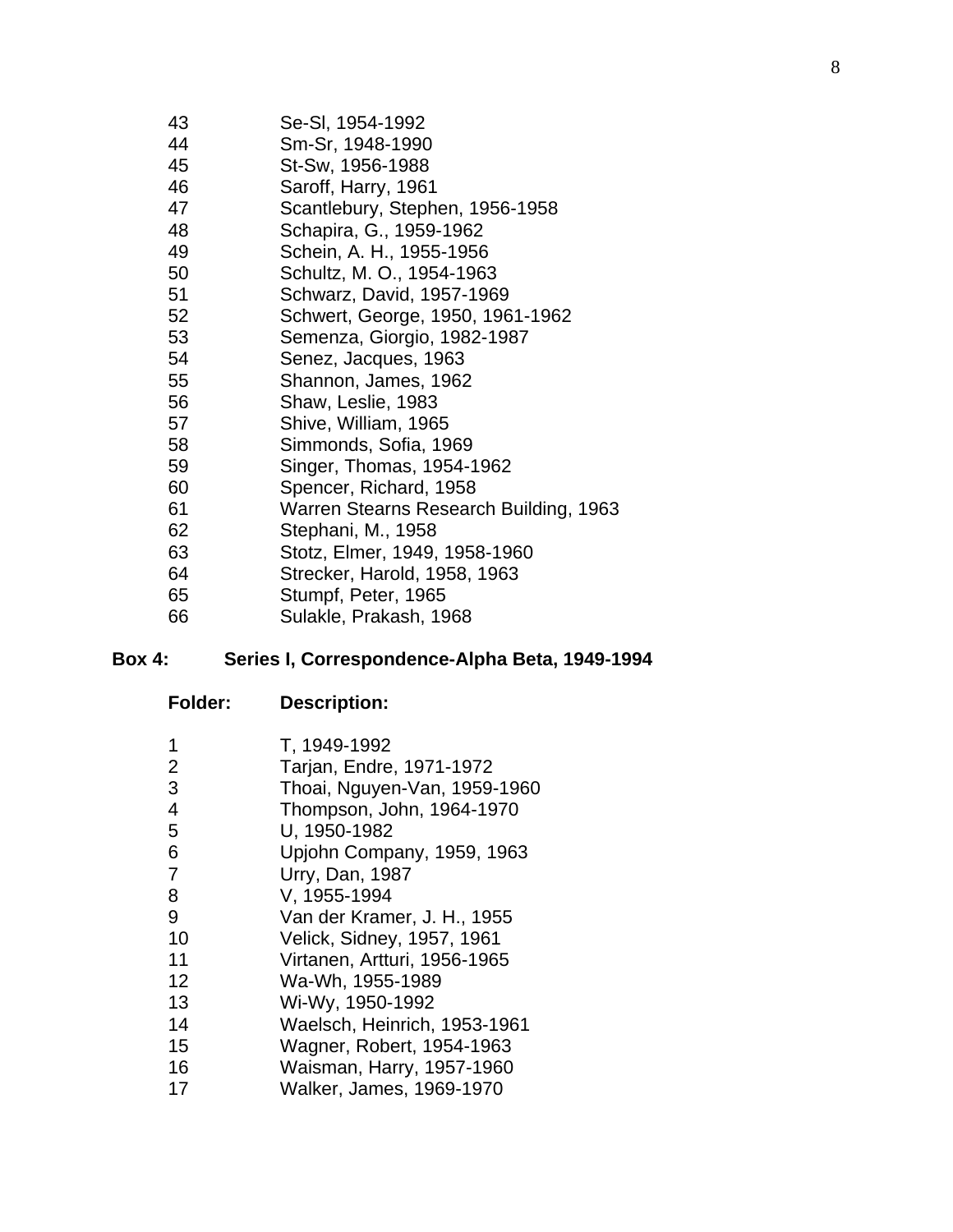- 18 Watkins, J. C., 1959-1964
- 19 Webster, George, 1962-1965
- 20 Wedler, Frederick, 1976-1980
- 21 Weisburger, John, 1965-1994
- 22 White, Laurens, 1955-1958 23 Wickersham, Mary, 1959-1960
- 24 Wild, Gaynor, 1968
- 25 Williams & Wilkins Co., 1964
- 26 Wood, Harlan, 1956-1976
- 27 Work, Elizabeth, 1955-1959
- 28 Wyatt, Gerard, 1959-1963
- 29 X-Y, 1954-1989
- 30 Z, 1951-1984

# **Box 4: Series II, Correspondence, 1950-1994**

| 31 | Academic Staff Lists, 1987-1993              |
|----|----------------------------------------------|
| 32 | Adelberg, Edward, 1957                       |
| 33 | Advances in Enzymology, 1985-1988            |
| 34 | Advances in Enzymology, 1990-1991            |
| 35 | Advances in Enzymology, 1992-1994            |
| 36 | AIDS, 1990-1992                              |
| 37 | Altman, Sidney, 1989                         |
| 38 | American Society for Microbiology, 1992      |
| 39 | Anderson, Paul, 1965-1974, 1989 (Restricted) |
| 40 | Anfinsen, C. B., 1962, 1971                  |
| 41 | Annual Reports, 1979, 1981-1982, 1990, 1991  |
| 42 | Aprikian, Goorgan, 1989                      |
| 43 | Arginine, 1992                               |
| 44 | Aspen, Anita, 1961-1970 (Restricted)         |
| 45 | Baker, H. A., 1956-1963                      |
| 46 | Behrens, Otto, 1959-1961                     |
| 47 | Berezov, Temir, 1985                         |
| 48 | Berg, Clarence, 1956-1968                    |
| 49 | Berg, Paul, 1961-1974                        |
| 50 | Bessman, Sam, 1978, 1980                     |
| 51 | Biemann, Klaus, 1967-1968                    |
| 52 | Biemann, Klaus, 1969                         |
| 53 | Biemann, Klaus, 1983-1984                    |
| 54 | Black, Simon, 1956-1972                      |
| 55 | Blau, Nathan, 1970-1971                      |
| 56 | Bonsnes, Roy, 1972 (Restricted)              |
| 57 | Boyer, Paul, 1956-1972                       |
| 58 | Braude, Robert, 1988-1993                    |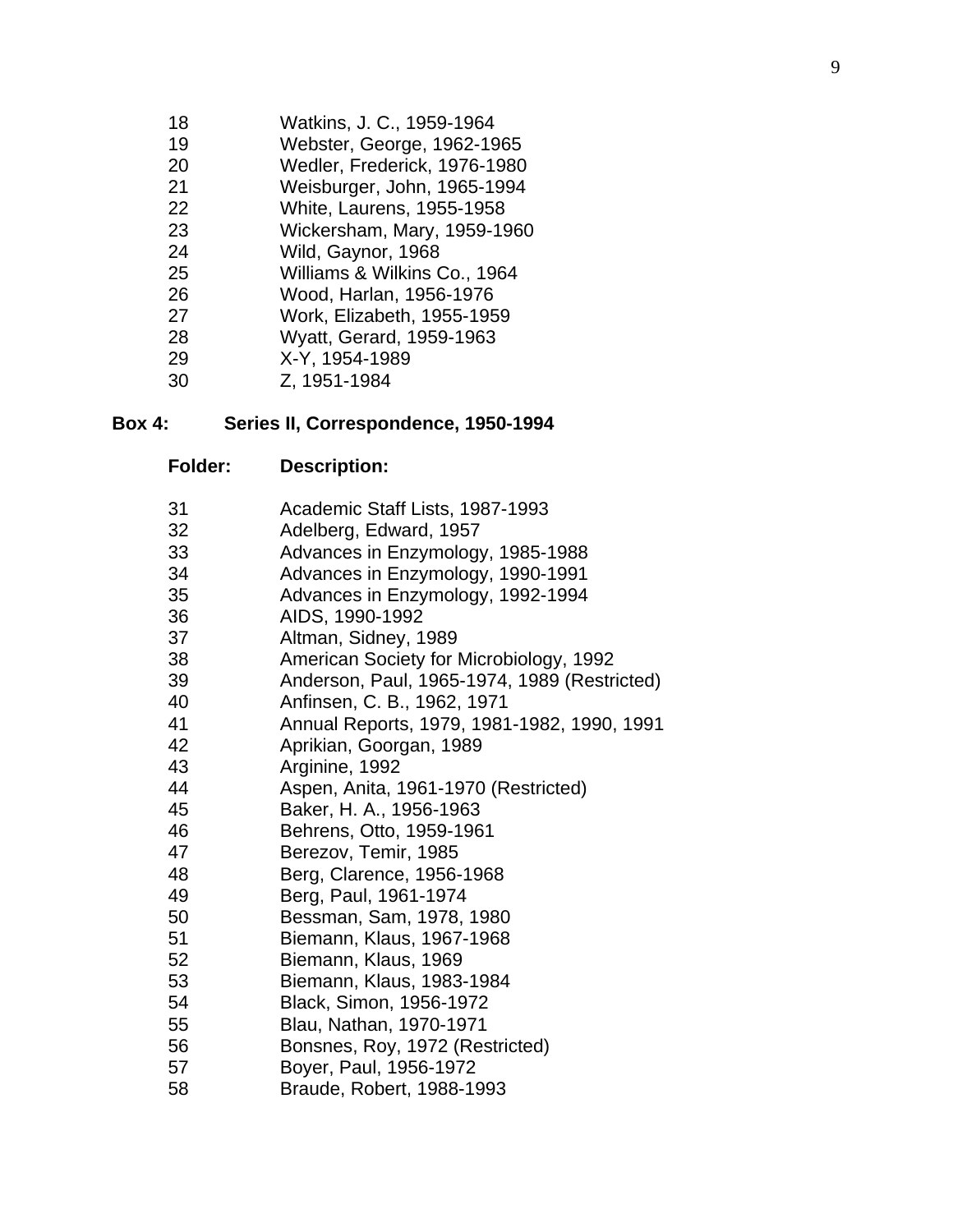| 59 | Braunstein, Alexander, 1983-1984 |  |  |
|----|----------------------------------|--|--|
|----|----------------------------------|--|--|

- 60 Brugmans, Jo, 1983
- 61 Buchanan, J. Robert, 1972, 1975

# **Box 5: Series II, Correspondence, 1950-1994**

| 1                       | Carter, Herbert, 1962, 1966           |
|-------------------------|---------------------------------------|
| $\overline{\mathbf{c}}$ | Chinese Scientists, 1984, 1987        |
| 3                       | Christensen, Halvor, 1956-1978        |
| 4                       | Cohn, Waldo, 1962-1973                |
| 5                       | Colowick, Sidney, 1965, 1981-1985     |
| 6                       | Coon, Minor, 1960-1986                |
| $\overline{7}$          | Cooper, Theodore, 1977-1979           |
| 8                       | Cramer, William, 1990                 |
| 9                       | Curthoys, Norman, 1970, 1993          |
| 10                      | Dekker, Eugene, 1978, 1990            |
| 11                      | Di Simplicio, Paolo, 1993-1994        |
| 12                      | Donahue, Timothy, 1962-1966           |
| 13                      | Du Vigneaud, Vincent, 1950, 1960-1961 |
| 14                      | Edsall, John, 1959-1981               |
| 15                      | Ehrenfeld, Ellie, 1963-1978           |
| 16                      | Eichhorn, Mary, 1965-1966             |
| 17                      | Ellis, John, 1968-1990                |
| 18                      | Engle, Ralph, Jr., 1968-1975          |
| 19                      | Englewood Hospital, 1979-1982         |
| 20                      | Erlanger, Bernard, 1968-1983          |
| 21                      | Estabrook, Ronald, 1970-1980          |
| 22                      | Fahey, Robert, 1975-1993              |
| 23                      | Fahl, William, 1983                   |
| 24                      | Fair, Harlan, 1968-1970               |
| 25                      | Fasella, Paolo, 1963-1973             |
| 26                      | Fauci, Anthony, 1990-1992             |
| 27                      | Fifield, Mary, 1964-1965 (Restricted) |
| 28                      | Fischer, Edmond, 1957-1967            |
| 29                      | Fischman, Donald, 1985-1989           |
| 30                      | Fjellstedt, Thor, 1976                |
| 31                      | Flint, Dennis, 1980                   |
| 32                      | Fodar, Paul, 1954-1958                |
| 33                      | Frankenfeld, Alan, 1970-1973          |
| 34                      | Friedkin, Morris, 1968-1984           |
| 35                      | Frisell, William, 1950, 1962          |
| 36                      | Frost, Douglas, 1981                  |
| 37                      | Fruton, Joseph, 1959-1988             |
| 38                      | Fuchs, Fritz, 1967-1976               |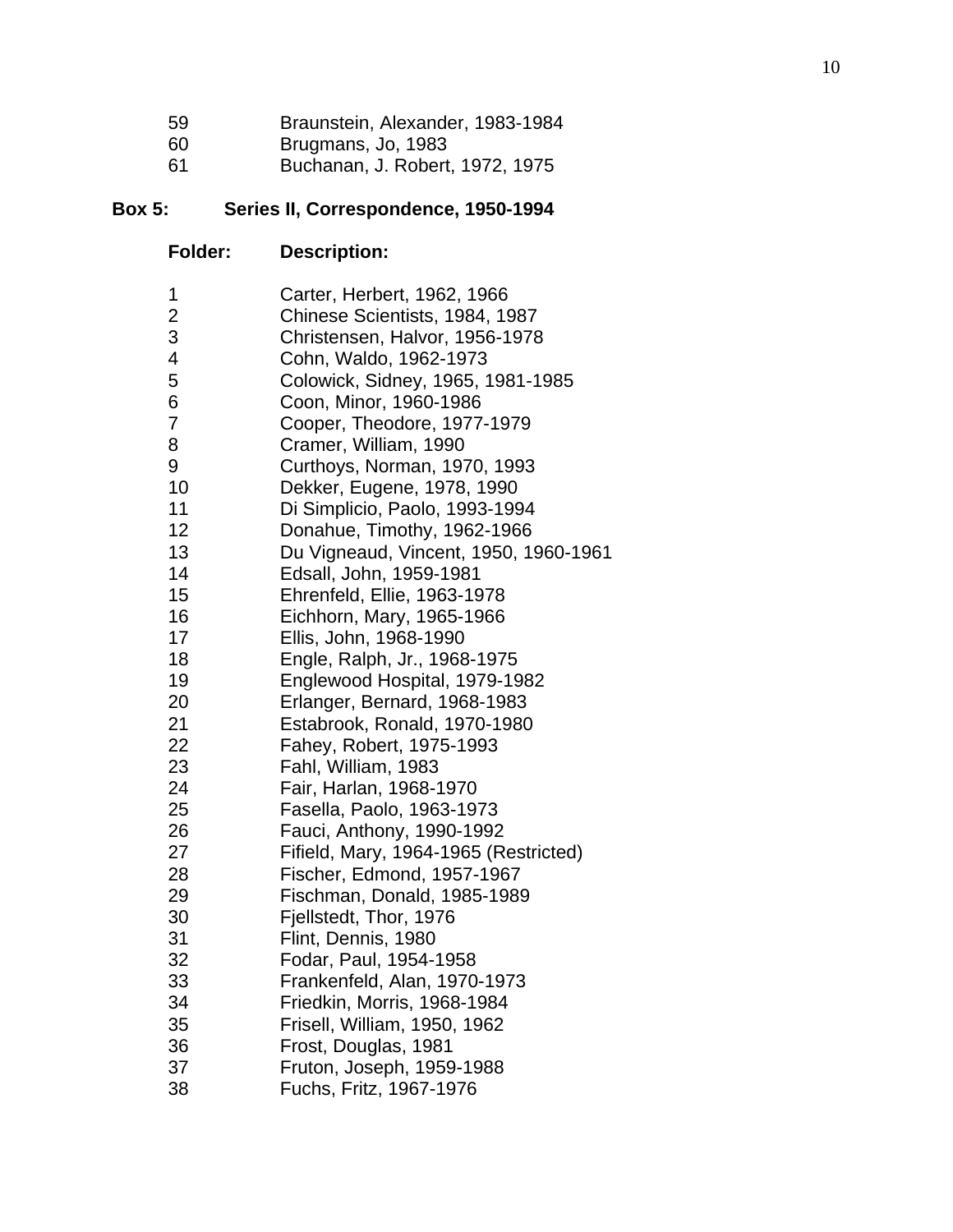| 39<br>40<br>41<br>42<br>43<br>44<br>45<br>46<br>47<br>48<br>49<br>50<br>51<br>52<br>53<br>54<br>55 | Fuwa, Keiichiro, 1966-1967<br>Gellis, Sidney, 1965-1967<br>Gilbert, James, 1956-1962 (Restricted)<br>Glick, David, 1963-1986<br>Glusker, Jenny, 1972-1975<br>Goldstein, Dora, 1967<br>Goldstein, Jacob, 1961<br>Good, Robert, 1972-1975 (Restricted)<br>Gordon Conferences, 1963<br><b>Grant Possibilities, 1972</b><br>Gray Pharmaceutical Co., 1957-1958<br>Green, Jack, 1968<br>Greenberg, David, 1963-1975<br>Greenfield, Robert, 1950-1971<br>Greenstein, Lucy, 1959-1967<br>Grisolia, Santiago, 1962-1979<br>Gunsalus, Irwin, 1961-1987 |
|----------------------------------------------------------------------------------------------------|-----------------------------------------------------------------------------------------------------------------------------------------------------------------------------------------------------------------------------------------------------------------------------------------------------------------------------------------------------------------------------------------------------------------------------------------------------------------------------------------------------------------------------------------------|
| 56                                                                                                 | Halvorsen, Kenneth, 1961-1964                                                                                                                                                                                                                                                                                                                                                                                                                                                                                                                 |
| 57                                                                                                 | Hanahan, Donald, 1961-1966                                                                                                                                                                                                                                                                                                                                                                                                                                                                                                                    |
| 58                                                                                                 | Hancock, Charles, 1982-1989                                                                                                                                                                                                                                                                                                                                                                                                                                                                                                                   |
| 59                                                                                                 | Handler, Philip, 1956-1971                                                                                                                                                                                                                                                                                                                                                                                                                                                                                                                    |
| 60                                                                                                 | Hanka, Ladislav, 1968-1983                                                                                                                                                                                                                                                                                                                                                                                                                                                                                                                    |
| 61                                                                                                 | <b>Harris Manuscript</b>                                                                                                                                                                                                                                                                                                                                                                                                                                                                                                                      |
| 62                                                                                                 | Harte, Robert, 1962-1975                                                                                                                                                                                                                                                                                                                                                                                                                                                                                                                      |
| 63                                                                                                 | Hayaishi, Osmu, 1959-1972                                                                                                                                                                                                                                                                                                                                                                                                                                                                                                                     |
| 64                                                                                                 | Heinz, Erich, 1952-1968                                                                                                                                                                                                                                                                                                                                                                                                                                                                                                                       |
| 65                                                                                                 | Hichings, George, 1969, 1981                                                                                                                                                                                                                                                                                                                                                                                                                                                                                                                  |
| 66                                                                                                 | Hijikata, Zentaro, 1985-1986                                                                                                                                                                                                                                                                                                                                                                                                                                                                                                                  |
| 67                                                                                                 | Hoffman-LaRoche, 1967-1974                                                                                                                                                                                                                                                                                                                                                                                                                                                                                                                    |
| 68                                                                                                 | Holland, Mary, 1976                                                                                                                                                                                                                                                                                                                                                                                                                                                                                                                           |
| 69                                                                                                 | House, David, 1967-1969                                                                                                                                                                                                                                                                                                                                                                                                                                                                                                                       |
| 70                                                                                                 | Huntington's Disease Science Council, 1983                                                                                                                                                                                                                                                                                                                                                                                                                                                                                                    |
| 71                                                                                                 | Ideal Construction Company, 1969-1970                                                                                                                                                                                                                                                                                                                                                                                                                                                                                                         |
| 72                                                                                                 | Immuno-Vienna, 1981, 1983                                                                                                                                                                                                                                                                                                                                                                                                                                                                                                                     |
| 73                                                                                                 | Institute of Medicine, 1982-1988                                                                                                                                                                                                                                                                                                                                                                                                                                                                                                              |
| 74<br>75                                                                                           | <b>Institutional Cancer Grants, 1960</b><br>International Research & Exchange Board, 1973-1976                                                                                                                                                                                                                                                                                                                                                                                                                                                |
|                                                                                                    |                                                                                                                                                                                                                                                                                                                                                                                                                                                                                                                                               |

# **Box 6: Series II, Correspondence, 1950-1994**

- 1-2 Iran, 1975
- 3 Israel Ambassador, 1990, 1994
- 
- 4 Italy, 1992<br>5 Jacoby, Ku 5 Jacoby, Kurt, 1963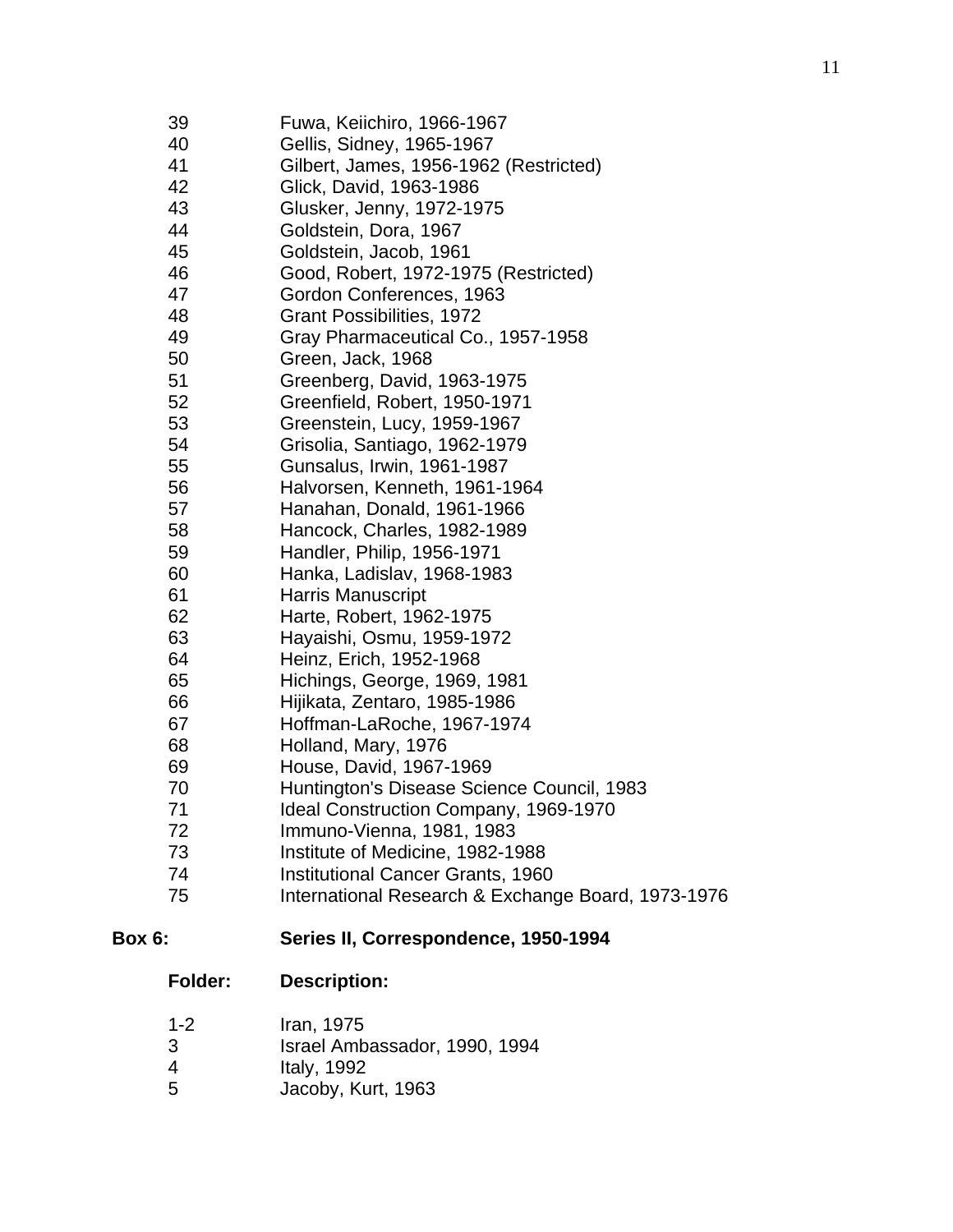| 6  | Japanese Scientists, 1991                       |
|----|-------------------------------------------------|
| 7  | Javitt, Norman, 1973-1974, 1984                 |
| 8  | Jellum, Egil, 1972-1994                         |
| 9  | Jenkins, W. Terry, 1965-1968                    |
| 10 | Jones, Mary Ellen, 1967                         |
| 11 | Kagi, Jerry, 1978, 1985                         |
| 12 | Kalra, Vijay, 1983                              |
| 13 | Katchelski, Ephraim, 1960-1967                  |
| 14 | Katunuma, Nobwhiho, 1989, 1991                  |
| 15 | Katz, Edward, 1960-1976                         |
| 16 | Katz, Richard, 1979-1984                        |
| 17 | Kedda, Leonard, 1983, 1985                      |
| 18 | Kennedy, Eugene, 1961-1971                      |
| 19 | Kessler, Bernard, 1976-1979                     |
| 20 | Kleinkauf, H., 1987-1988                        |
| 21 | Kornberg, Arthur Dedication, 1963               |
| 22 | Kornberg, Arthur, 1960-1965, 1984               |
| 23 | Koshland, Daniel, 1961-1985                     |
| 24 | Kosower, Edward, 1976, 1987-1989                |
| 25 | Krause, Richard, 1970-1971                      |
| 26 | Lab Friends Dinners, 1985-1994                  |
| 27 | Laragh, John, 1974-1978                         |
| 28 | Lardy, Henry, 1960-1965, 1983                   |
| 29 | Larsen, Donald, 1959-1969                       |
| 30 | Larsson, Agne, 1974-1993                        |
| 31 | Lawrence, Anthony, 1964                         |
| 32 | Lederer Medical Faculty Awards, 1963-1969, 1982 |
| 33 | Lehninger, Albert, 1955-1986                    |
| 34 | Leffler, Walter, 1984-1986                      |
| 35 | Leloir, Luis, 1982-1983                         |
| 36 | Levintow, Leon, 1956-1964, 1982                 |
| 37 | Levine, Philip, 1975-1978 (Restricted-HIPAA)    |
| 38 | Li, Ting-Kai, 1967-1971                         |
| 39 | Library, CUMC, 1959-1986                        |
| 40 | Licenses, 1956, 1975-1982                       |
| 41 | Livingston, David, 1968-1971                    |
| 42 | Lusty, Carol, 1982-1983                         |
| 43 | McDonald, William, 1986, 1988                   |
| 44 | Maizitas, Aivars, 1970                          |
| 45 | Malaise, Edmund, 1982                           |
| 46 | Malaria, 1983                                   |
| 47 | Mannervik, Bengt, 1982, 1988                    |
| 48 | Mannick, John, 1975                             |
| 49 | Marshall, Robin, 1968-1970                      |
| 50 | Marshall, Victor, 1969-1970                     |
| 51 | Massachuetts Heart Association, 1958-1962       |
|    |                                                 |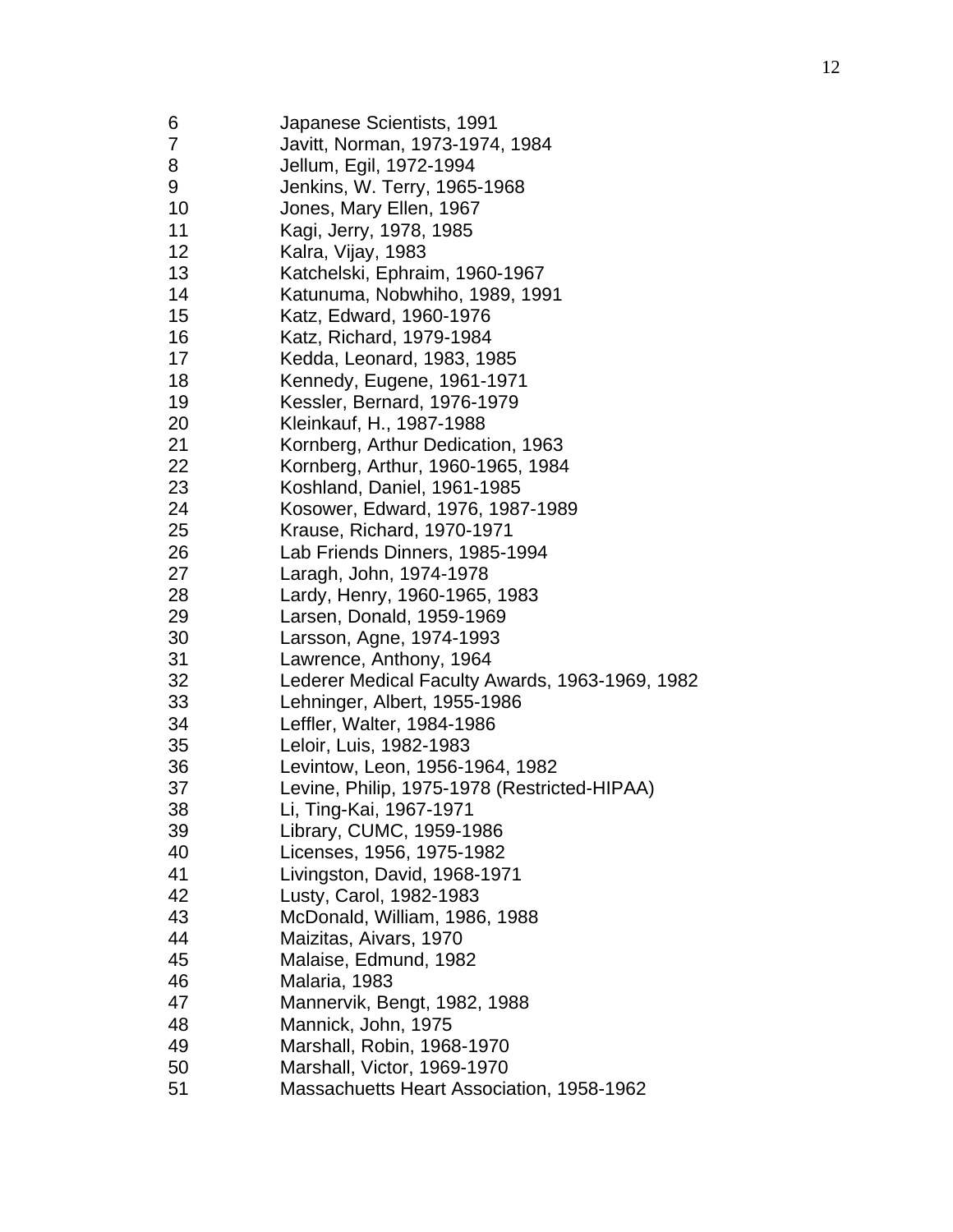- 52 Mautner, Henry, 1976-1983
- 53 Mayor Awards, 1988
- 54 McDowell, Fletcher, 1971-1974
- 55 McElroy, W. D., 1954-1971
- 56 McLardy, Turner, 1960-1967
- 57 McLoughlin, Paul, 1983-1985
- 58 Medical Foundation, 1961
- 59 Mehler, Alan, 1959-1983
- 60 Meikle, Thomas, 1968-1985
- 61 Meinerth, L. I., 1959-1964
- 62 Mendelson, Irwin, 1978, 1982
- 63 Merck, 1955-1970
- 64 Meyerhoff, Erich, 1970, 1982-1987
- 65 Michels, Robert, 1973-1992 (Restricted)
- 66 Microscopes, 1969
- 67 Miller, David, 1988 (Restricted)

#### **Box 7: Series II, Correspondence, 1940-1994**

- 1 Monsanto-Harvard, 1976-1984
- 2 Moore, Sanford, 1978-1982
- 3 Morales, Manuel, 1956-1971
- 4 Morton, R. A., 1972
- 5 Murphy, Charlotte, 1968-1973
- 6 Muschel, Louis, 1974, 1978
- 7 Nachman, Ralph, 1973-1990
- 8 NASA, 1964-1972
- 9 Nason, Alvin, 1960-1965
- 10 National Academy of Science, 1982-1988
- 11 National Board of Examiners, 1966-1975
- 12 National Cancer Institute, 1961, 1986
- 13 National Fund for Medical Education, 1962-1978
- 14 National Medal of Science, 1973, 1976
- 15 National Science Foundation, 1958-1985
- 16 Neuberger, Albert, 1965-1966
- 17 Neurath, Hans, 1958-1965
- 18 Neurath, Hans, 1966-1992
- 19 Neurology Review Committee-Fred Plum, 1974 (Restricted)
- 20 New, Maria, 1980-1988
- 21 New England Center Hospital, 1964
- 22 New York Academy of Medicine, 1968, 1977
- 23 New York Heart Association, 1961-1967
- 24 NIAAA, 1982
- 25 NIH, 1959-1987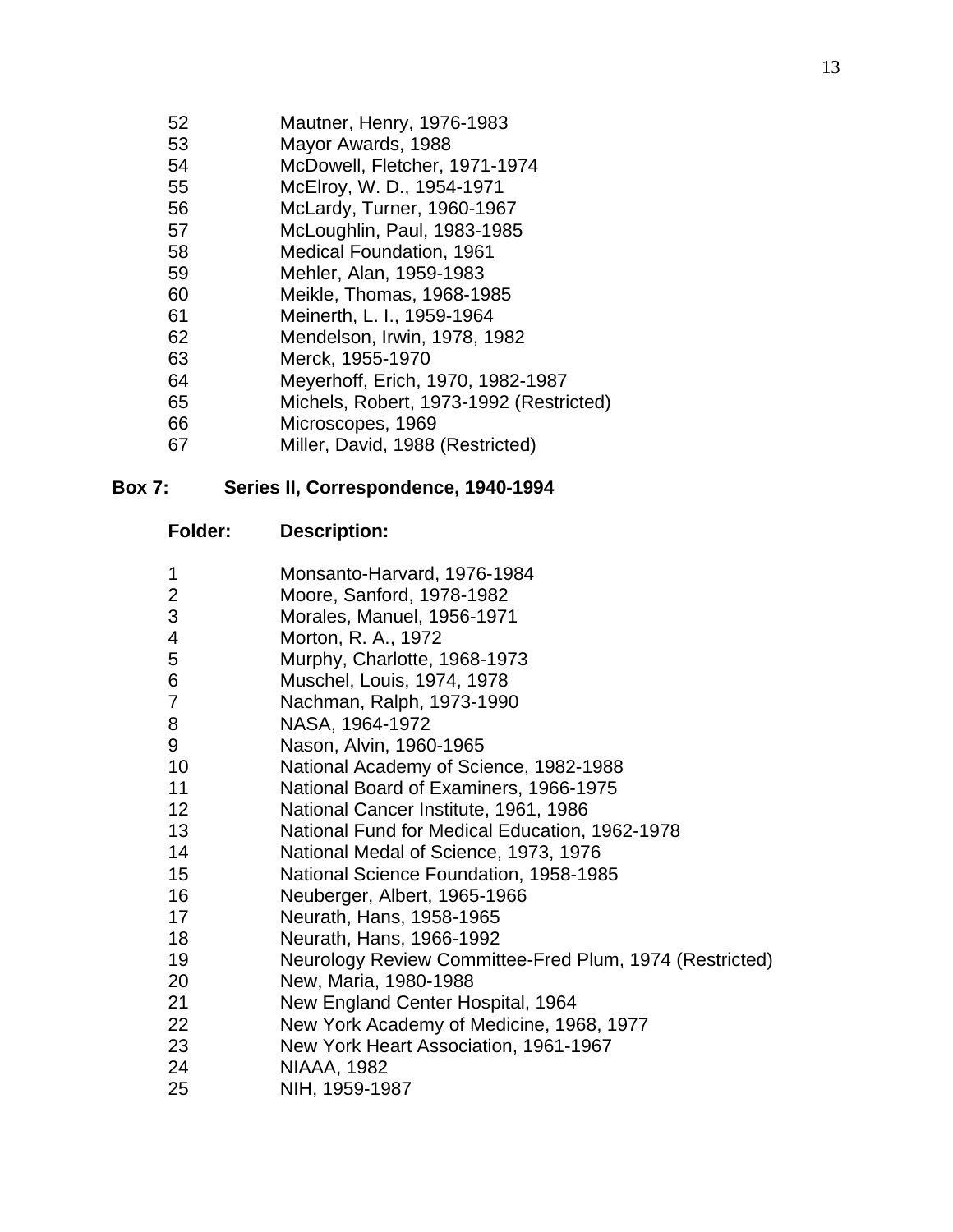| Nutrition Foundation Inc., 1963-1967<br>Oak Ridge National Library, 1957-1959 |
|-------------------------------------------------------------------------------|
|                                                                               |
|                                                                               |
|                                                                               |
|                                                                               |
|                                                                               |
|                                                                               |
|                                                                               |
|                                                                               |
|                                                                               |
|                                                                               |
|                                                                               |
|                                                                               |
|                                                                               |
|                                                                               |
|                                                                               |
|                                                                               |
|                                                                               |
|                                                                               |
|                                                                               |
|                                                                               |
|                                                                               |
|                                                                               |
|                                                                               |
|                                                                               |
|                                                                               |
|                                                                               |
|                                                                               |
|                                                                               |
|                                                                               |
|                                                                               |
|                                                                               |
|                                                                               |
|                                                                               |
|                                                                               |
|                                                                               |
|                                                                               |
|                                                                               |
|                                                                               |
|                                                                               |
|                                                                               |
|                                                                               |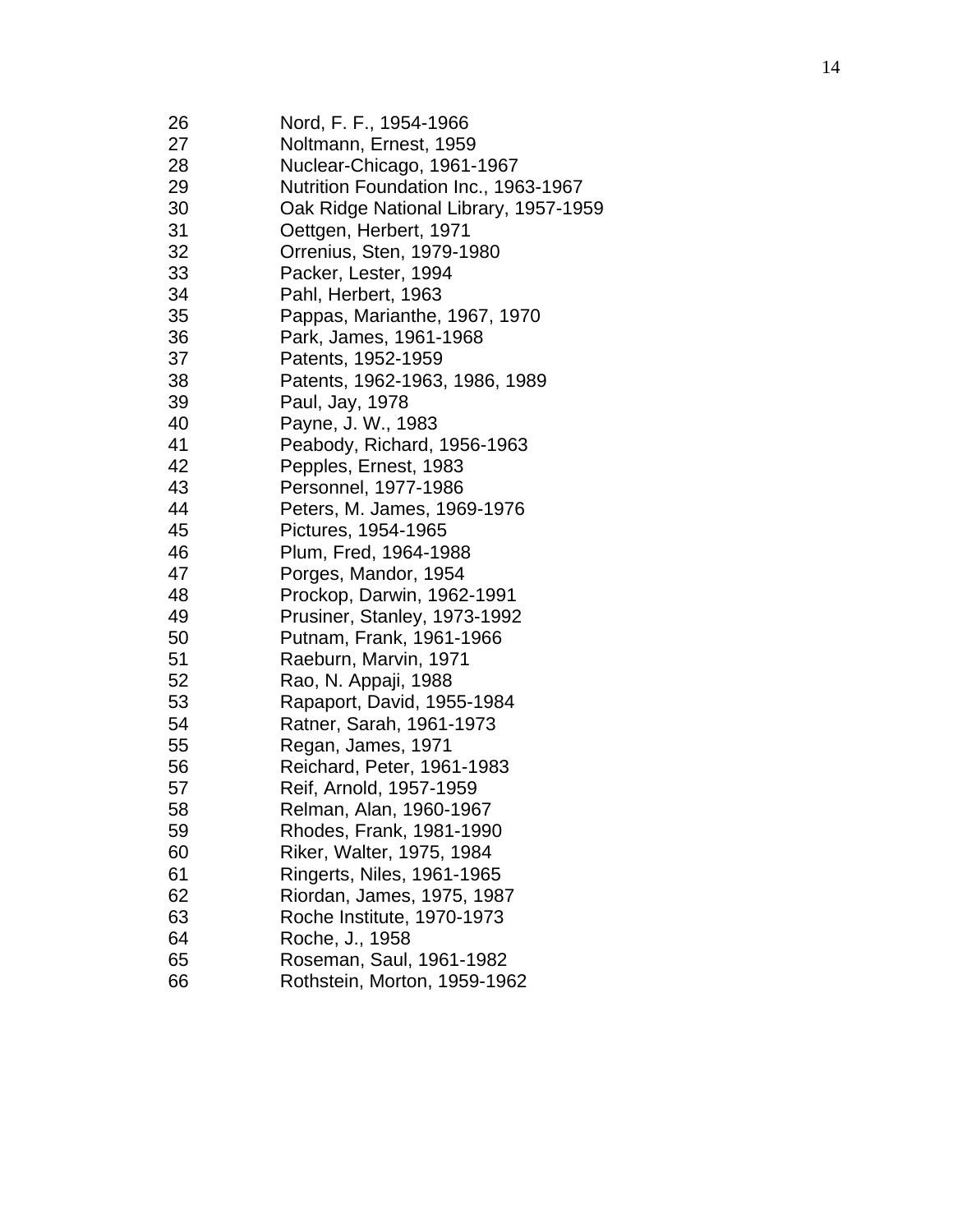# **Box 8: Series II, Correspondence, 1950-1994**

| Folder: | <b>Description:</b>                                  |
|---------|------------------------------------------------------|
| 1       | Russian Scientists, 1961-1979                        |
| 2       | Russian Scientists, 1982-1993                        |
| 3       | Sadeh, Tsvi, 1986-1987                               |
| 4       | Sarkar, Satyapriya, 1957, 1963                       |
| 5       | Scannone, Hector, 1962-1971                          |
| 6       | Scherberg, Neal, 1970-1971                           |
| 7       | Schmidt, Gerhard, 1957-1983                          |
| 8       | Schultz, Julius, 1958-1983                           |
| 9       | Seddon, Andrew, 1982-1992 (Restricted)               |
| 10      | Seegmiller, J. Edwin, 1979-1987                      |
| 11      | Shin, Dong Ho., 1963-1967                            |
| 12      | Sies, Helmut, 1979-1987                              |
| 13      | Singhal, Rakesh, 1985-1991                           |
| 14      | Single Letter Research, 1974                         |
| 15      | Smith, Bruce, 1971-1972 (Restricted)                 |
| 16      | Snell, Esmond, 1953-1983                             |
| 17      | Soave, Rosemary, 1970-1971 (Restricted)              |
| 18      | Soda, Kenji, 1963-1994                               |
| 19      | Srinivasan, N. G., 1959-1968 (Restricted)            |
| 20      | Srinnivason, N. G., 1970-1986                        |
| 21      | Stadtman, Earl, 1959-1988                            |
| 22      | Stadtman, Thressa, 1956, 1978-1994                   |
| 23      | Steinherz, Ruben, 1987-1988                          |
| 24      | Stephani, Ralph, 1968-1975 (Restricted)              |
| 25      | Stole, Einar, 1988-1991 (Restricted)                 |
| 26      | Strominger, Jack, 1955-1971                          |
| 27      | Su, Ching-Tien, (Restricted)                         |
| 28      | Sussdorf, Dieter, 1988-1993                          |
| 29      | Sussman, Martin, 1996 (Restricted)                   |
| 30      | Basek-Sutter-Recommendations, 1964-1967 (Restricted) |
| 31      | Suzuki, Shigetaka, 1966-1974                         |
| 32      | Tabor, Herbert, 1992                                 |
| 33      | Talalay, Paul, 1983-1986                             |
| 34      | Tamaki, Hisanori, 1991-1992                          |
| 35      | Taniguehi, Naoyuki, 1975-1993                        |
| 36      | Tarantino, Laura, 1974 (Restricted)                  |
| 37      | Tel Aviv University, 1978-1993                       |
| 38      | Termine, Jack, 1968-1970 (Restricted)                |
| 39      | Thompson, David, 1975-1980                           |
| 40      | Thompson, Greg, 1974-1982 (Restricted)               |
| 41      | Torchinsky, Yurii, 1989-1990                         |
| 42      | Treadwell, Carleton, 1960-1964                       |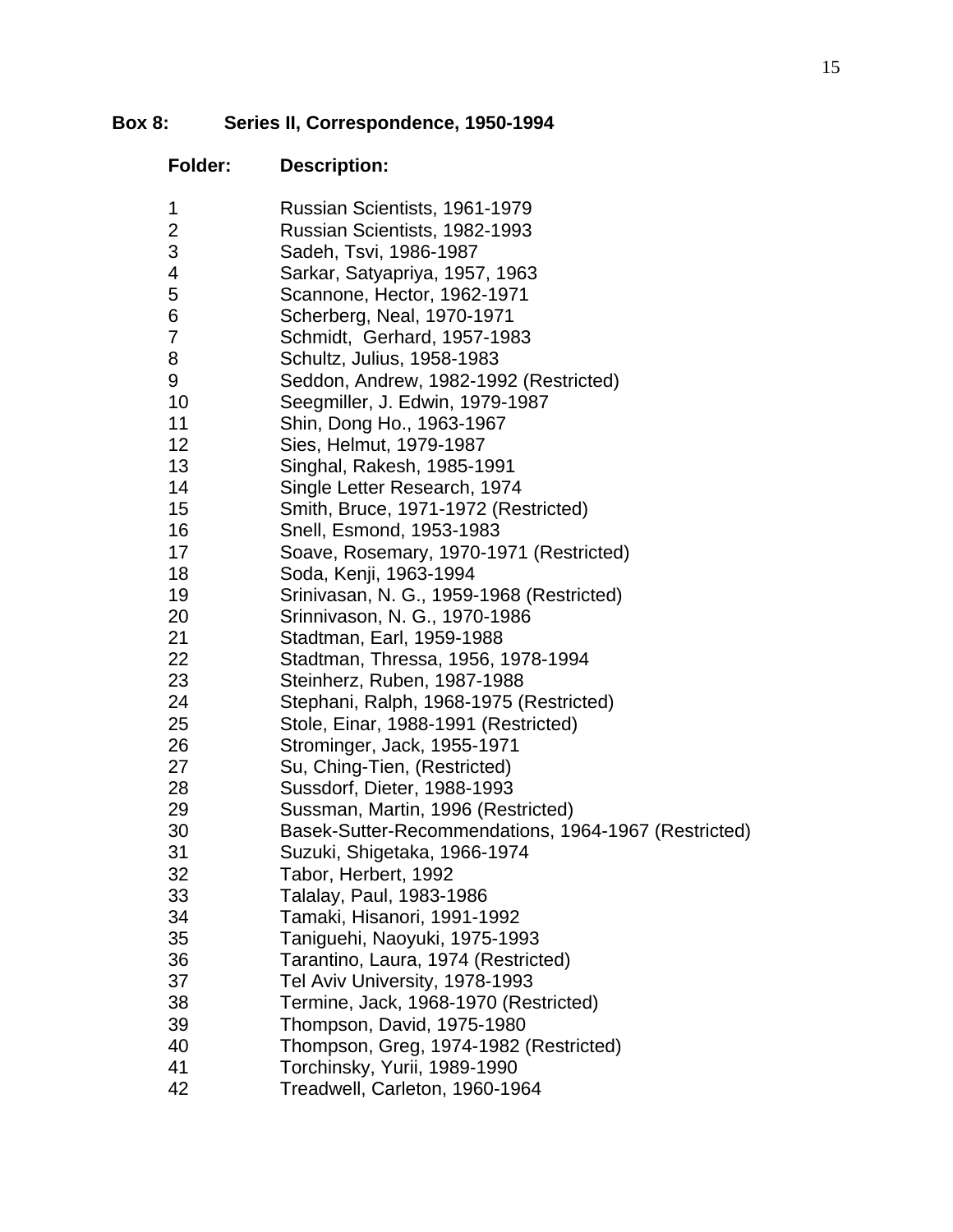43 Trindle, Margaret, 1966-1971 (Restricted)

# **Box 9: Series II, Correspondence, 1950-1994**

| 1  | Trotta, Paul, 1975-1983 (Restricted)         |
|----|----------------------------------------------|
| 2  | Tsou, Chen, 1986, 1990                       |
| 3  | Tsuda, Yoshihisa, 1969-1977                  |
| 4  | Ubuka, Toshihiko, 1967-1987                  |
| 5  | Umbarger, H. E., 1953-1990                   |
| 6  | Uziel, Mayo, 1957-1967                       |
| 7  | Valeriote, Frederick, 1985                   |
| 8  | Valle, David, 1986-1991                      |
| 9  | Vallee, Bert, 1959-1991                      |
| 10 | Van Der Werf, Paul, 1974, 1981 (Restricted)  |
| 11 | Varnes, Mary, 1990                           |
| 12 | Vasak, Milan, 1985                           |
| 13 | Venezula, 1971                               |
| 14 | Vestling, Carl, 1957-1966                    |
| 15 | Vickery, Hubert, 1952-1959                   |
| 16 | Vider, Manuel, 1983                          |
| 17 | Vigurers, Richard, 1958-1967                 |
| 18 | Villafranca, Joseph, 1979-1983               |
| 19 | Vina, Juan, 1992-1993                        |
| 20 | Vogel, Henry, 1955-1967                      |
| 21 | Wacker, Warren, 1967-1978                    |
| 22 | Waldman, Alan, 1968-1970                     |
| 23 | Wallace, David, 1968-1970                    |
| 24 | Wallace, Herbert, 1959-1970                  |
| 25 | Wang, Chung-Lien, 1973 (Restricted)          |
| 26 | Wapnir, Raul, 1972-1980                      |
| 27 | Weber, George, 1972, 1982                    |
| 28 | Weber, John, 1981, 1984                      |
| 29 | Weill, Jonathan, 1994                        |
| 30 | Weinhouse, Sidney, 1956-1983                 |
| 31 | Weinstein, Catherine, 1982-1988 (Restricted) |
| 32 | Weisbrod, Roberta, 1964-1981 (Restricted)    |
| 33 | Wells, William, 1968-1994                    |
| 34 | Wessell, Niles, 1957-1961                    |
| 35 | Whelan, W. J., 1960-1977                     |
| 36 | White, Abraham, 1958-1973                    |
| 37 | <b>White, Florence, 1964-1970</b>            |
| 38 | Who's Who, 1988-1995                         |
| 39 | Wiener, Herbert, 1985-1993                   |
| 40 | Wigler, Paul, 1959-1964                      |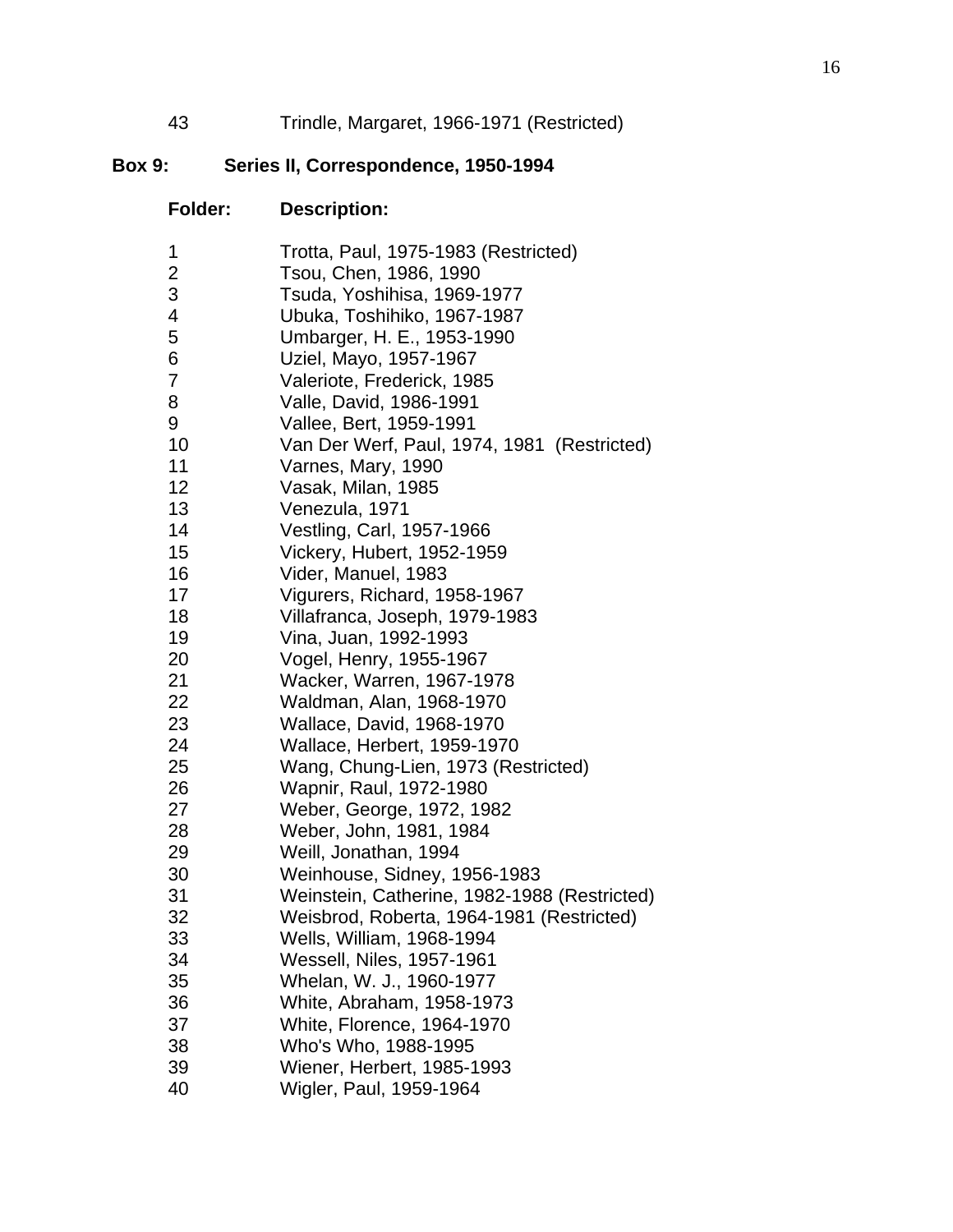| 41 | John Wiley & Sons, 1955-1973            |
|----|-----------------------------------------|
| 42 | Wilk, Sherwin, 1966-1967                |
| 43 | Wilkinson, Jack, 1962-1969              |
| 44 | Williams, Roger, 1971-1980              |
| 45 | Williamson, Joanne, 1977-1985           |
| 46 | Windmueller, Herbert, 1980              |
| 47 | <b>Winfred Directory</b>                |
| 48 | Wintz, Milton, 1959-1961                |
| 49 | Winnick, Theodore, 1967-1969            |
| 50 | Winzler, Richard, 1956-1972             |
| 51 | Witkop, Bernard, 1956-1970              |
| 52 | Wolf, George, Jr., 1956-1964            |
| 53 | Wolf, Walter, 1958-1959                 |
| 54 | Wolinsky, Marcie, 1978 (Restricted)     |
| 55 | Woodbridge, Eliot, 1976                 |
| 56 | Woods, Kenneth, 1970-1984               |
| 57 | Wriston, John, 1968-1971                |
| 58 | Xu, Tingsen, 1980-1982                  |
| 59 | Xu, Tingsen, 1984-1991                  |
| 60 | Yagi, Kunio, 1968-1987                  |
| 61 | Yan, Hai, 1985-1987 (Restricted)        |
| 62 | Yeh, Li-An,, 1976-1977 (Restricted)     |
| 63 | Yu, Ts'ai-Fan, 1973                     |
| 64 | Zakim, David, 1982-1985 (Restricted)    |
| 65 | Zhao, Kang-Yuan, 1986-1988 (Restricted) |
| 66 | Ziegler, Daniel, 1990                   |
| 67 | Zishka, Mary, 1970-1971                 |

#### **Box 10: Series III, Correspondence, 1949-1950**

| <b>Folder:</b> | <b>Description:</b> |
|----------------|---------------------|
|                |                     |

- 1 Allison, R. D., 1981-1984
- 2 Barany, Francis, 1983-1984
- 3 Barkley, Katherine, 1988
- 4 Beamer, R. L., 1976-1982
- 5 Berlin, H., 1973
- 6 Bodanes, Richard, 1980
- 7 Boeticher, Brian, 1980-1990 (Restricted)
- 8 Bowers, William, 1955-1971 (Restricted)
- 9 Brennessel, Barbara, 1970-1971 (Restricted)
- 10 Bridges, Richard, 1976-1990 (Restricted)
- 11 Burt, Michael, 1970-1992 (Restricted)
- 12 Cash, W. D., 1971-1972 (Restricted)
- 13 Cashion, Peter, 1969-1973
- 14 Cha, Yuan, 1988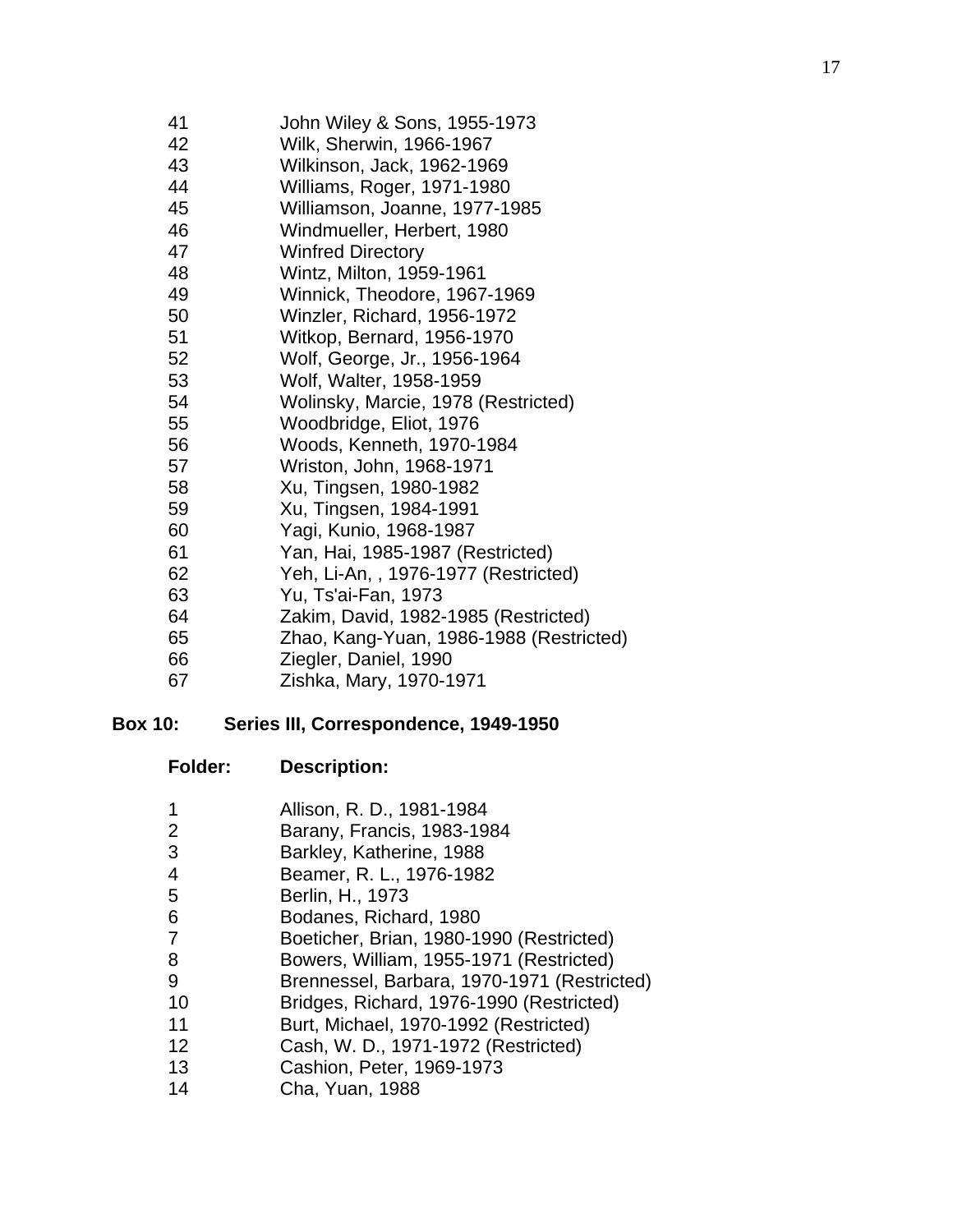- 15 Chernov, Nicholai, 1973-1992
- 16 Clinical, 1993
- 17 Cornell, James, 1972-1984
- 18 Corrigan, John, 1959-1970
- 19 Cynkin, Morris, 1959-1987
- 20 Dabrowski, Konrad, 1993
- 21 David, David, 1976
- 22 David, Samuel, 1985-1986
- 23 DeLap, Linda, 1969-1986 (Restricted)
- 24 Dethmers, J., 1978-1981
- 25 Dietz, George, 1969-1977 (Restricted)
- 26 Eibl, Martha, 1981-1982
- 27 El Dorry, Hamza, 1982-1990
- 28 Estis, Leonard, 1975-1980
- 29 Feldman, Nathan, 1962-1975 (Restricted)
- 30 Fessenden, Raden, 1969-1971
- 31 Frieded, Edward
- 32 Gardell, Stephen, 1980-1986
- 33 Geary, Laurance, 1973-1979
- 34 George, Harvey, 1963-1970
- 35 Gollub, Ellis, 1970-1971
- 36 Hafner, Edmund, 1968-1979 (Restricted)
- 37 Hayes, Melvin, 1967-1990 (Restricted)
- 38 Hochreiter, Margaret, 1969-1973
- 39 Hogan, Edward, 1964-1967
- 40 Horecker, Bernard, 1965-1990
- 41 Howowitz, Bernard, 1966-1970 (Restricted)

#### **Box 11: Series III, Correspondence, 1949-1994**

- **Folder: Description:**
- 1 Horowitz, Marilyn, 1968-1971 (Restricted)
- 2 Hotta, Steve, 1972-1975
- 3 Janeway, Claude, 1960-1975 (Restricted)
- 4 Johnson, Donald, 1962-1969
- 5 Kagan, Herbert, 1966-1980
- 6 Kalyankar, Govino, 1957-1987
- 7 Karasser, Marvin, 1957-1961 (Restricted)
- 8 Kassman, Deborah, 1978-1986 (Restricted)
- 9 Keenan, Roty, 1963-1968
- 10 Kessell, Sharon, 1981-1982 (Restricted)
- 11 Khedouri, Ezra, 1963-1970
- 12 Kiron, Ravi, 1990-1991
- 13 Koeppe, Owen, 1961-1967
- 14 Krishna, R. V., 1972-1977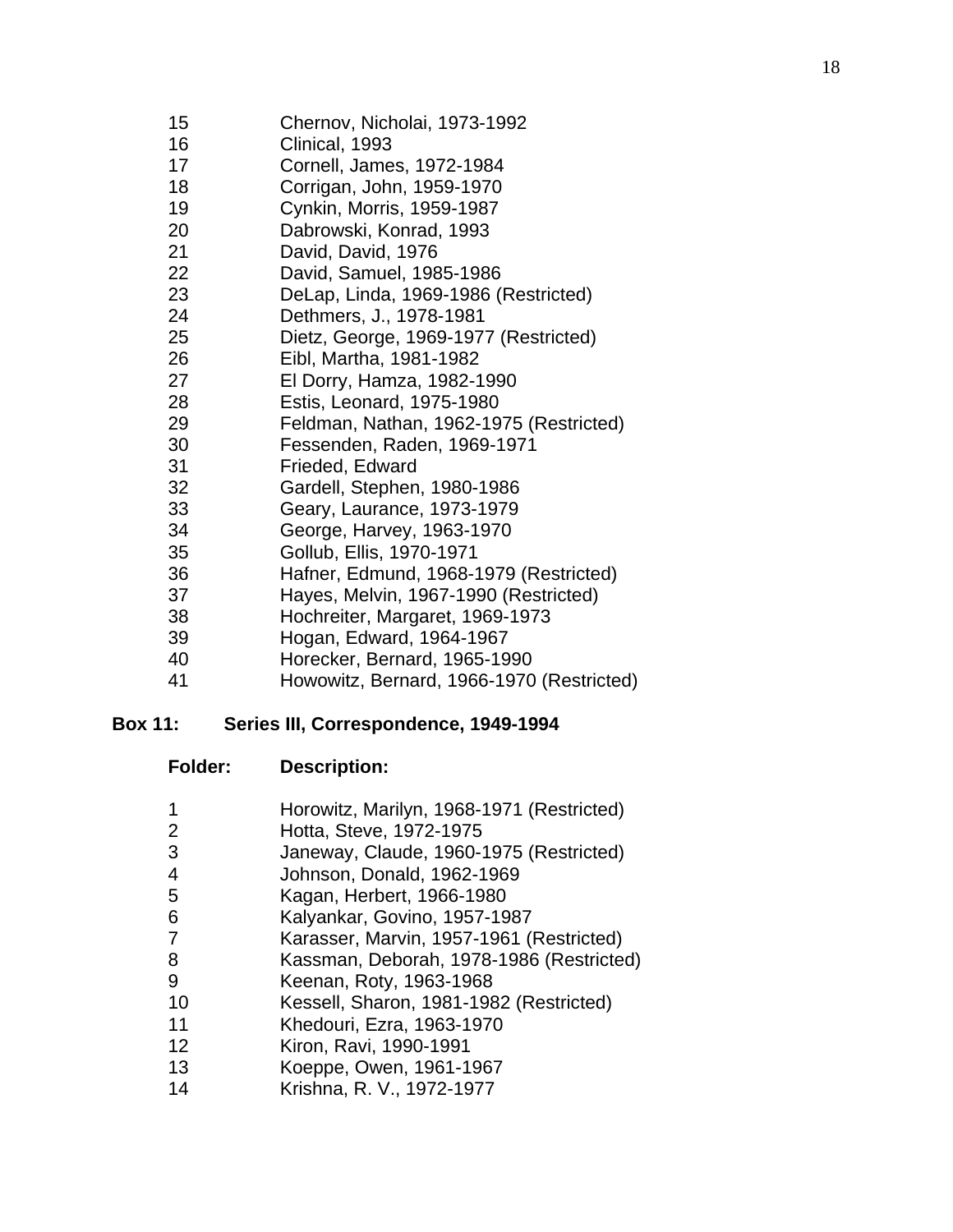- 15 Krishnaswamy, P. R., 1957-1981
- 16 Lai, Chun-Yen, 1991
- 17 Lai, James, 1987-1991
- 18 Leu, Kongyun, 1978-1982
- 19 Levy, Ellen, 1989-1993
- 20 Li, Luyan, 1982-1988 (Restricted)
- 21 Li, Tao, 1991-1992 (Restricted)
- 22 Liang, Michael, 1991
- 23 Litchenberg, Louise, 1964-1966 (Restricted)
- 24 Liem, Hang, 1987
- 25 Lundt (Lord), Susan, 1971-1988 (Restricted)
- 26 Ma, Yong Ze, 1990-1991
- 27 Madras, Bertha, 1984
- 28 Martenson, Johannes, 1985-1989
- 29 Martenson, Johannes, 1990-1992
- 30 Masters, Donald, 1973-1980 (Restricted)
- 31 McCarthy, Timothy, 1965-1968
- 32 Miles (Wilson), Edith, 1983-1989
- 33 Moldave, Kivie, 1953-1965
- 34 Moldave, Kivie, 1966-1982
- 35 Mooz, Betty, 1962-1990 (Restricted)
- 36 Movsesyan, Serfak, 1976
- 37 Murata, Kousaku, 1983-1987

#### **Box 12: Series III, Correspondence, 1949-1994**

| Naganuma, Akira, 1987-1989, 1994 |
|----------------------------------|
|                                  |

- 2 Nash, Barbara, 1976-1983 (Restricted)
- 3 Nelson, Jeanne, 1968-1972
- 4 Nishimura, Jonathan, 1958-1970
- 5 Oppenheimer, Leslie, 1977-1981
- 6 Palekar, Anil, 1969-1987
- 7 Pearson, Starr, 1975-1980
- 8 Pinkus, Lawrence, 1966-1990 (Restricted)
- 9 Polgar, Peter, 1967 (Restricted)
- 10 Posner, Aaron, 1966-1987
- 11 Powers, Susan, 1981-1994
- 12 Powre, Fiona, 1963-1984
- 13 Puri, Rajinder, 1981-1986
- 14 Rachele, Julian, 1967-1992
- 15 Radhakusnan, A. N., 1949-1969
- 16 Radhakusnan, A. N., 1970-1991
- 17 Rao, S. L. N., 1967-1972
- 18 Relyea, Noel, 1968-1981 (Restricted)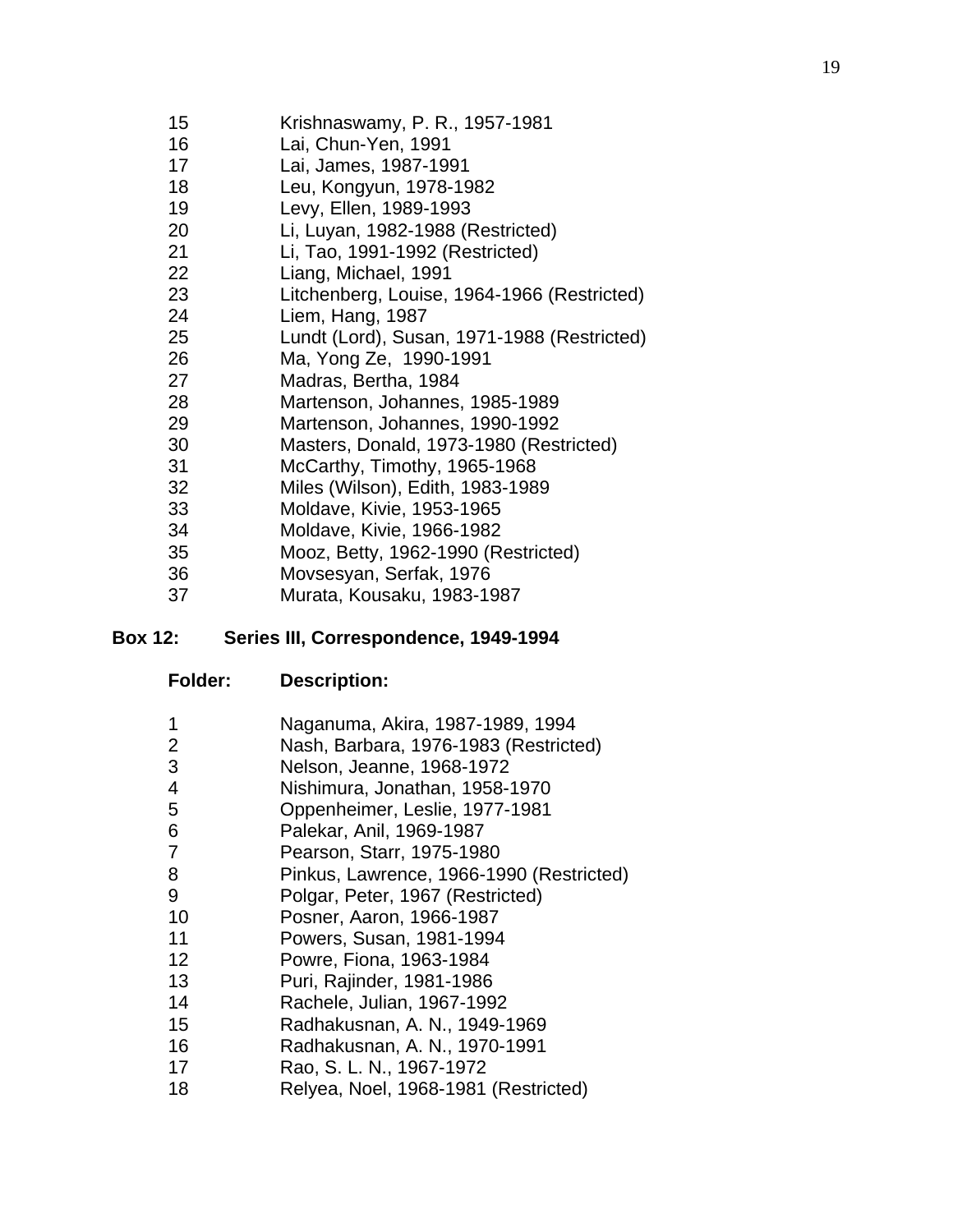- 19 Ressler, Charlotte, 1967-1973
- 20 Richman, Paul, 1969-1979 (Restricted)
- 21 Ronzio, Robert, 1965-1976
- 22 Rossenthal, Gerald, 1966-1975
- 23 Rowe, Bruce, 1981-1990 (Restricted)
- 24 Rueppel, Melvin, 1969-1971

#### **Box 12: Series IV, Committees, 1962-1993**

- **Folder: Description:**
- 25 Miscelleaneous, 1971-1993
- 26 Enzyme Center, 1962
- 27-28 Enzyme Center, 1963
- 29 Enzyme Center, 1964
- 30 Enzyme Center, Proposal, 1964-1965
- 31 Enzyme Center, 1965
- 32 Enzyme Center, 1966
- 33 Enzyme Center, 1967-1968
- 34 Enzyme Center, 1970
- 35 Enzyme Center, not dated

#### **Box 13: Series V, Grant Files, 1955-1991**

**Folder: Description:** 

| $\mathbf{1}$   | Grants, Miscellaneous, 1955                                |
|----------------|------------------------------------------------------------|
| 2              | Nash, Barbara, 1976-1983 (Restricted)                      |
| 3              | John A. Hartford Foundation, Grants, 1971-1974             |
| $\overline{4}$ | National Fund for Medical Education Grant, 1958            |
| 5              | NIH Grant, 1957                                            |
| 6              | NIH-Public Health Service, Grants, 1957-1970               |
| $\overline{7}$ | NIH-Graduate Training Grant, 1958                          |
| 8              | NIH, Neonataology Project, 1991                            |
| 9              | National Science Foundation, Grants, 1955-1959             |
| 10             | National Science Foundation, Medical Student Program, 1958 |
| 11             | National Science Foundation, Grants, 1958-1959             |
| 12             | Old Training Grant, 1972-1974                              |

## **Box 13: Series VI, Lectures and Reprints, 1945-1995**

- 13 Miscellaneous Correspondence, 1982-1993
- 14 Miscellaneous Speeches, 1968, 1979
- 15 Biochemistry Lectures on Amino Acids, 1960s